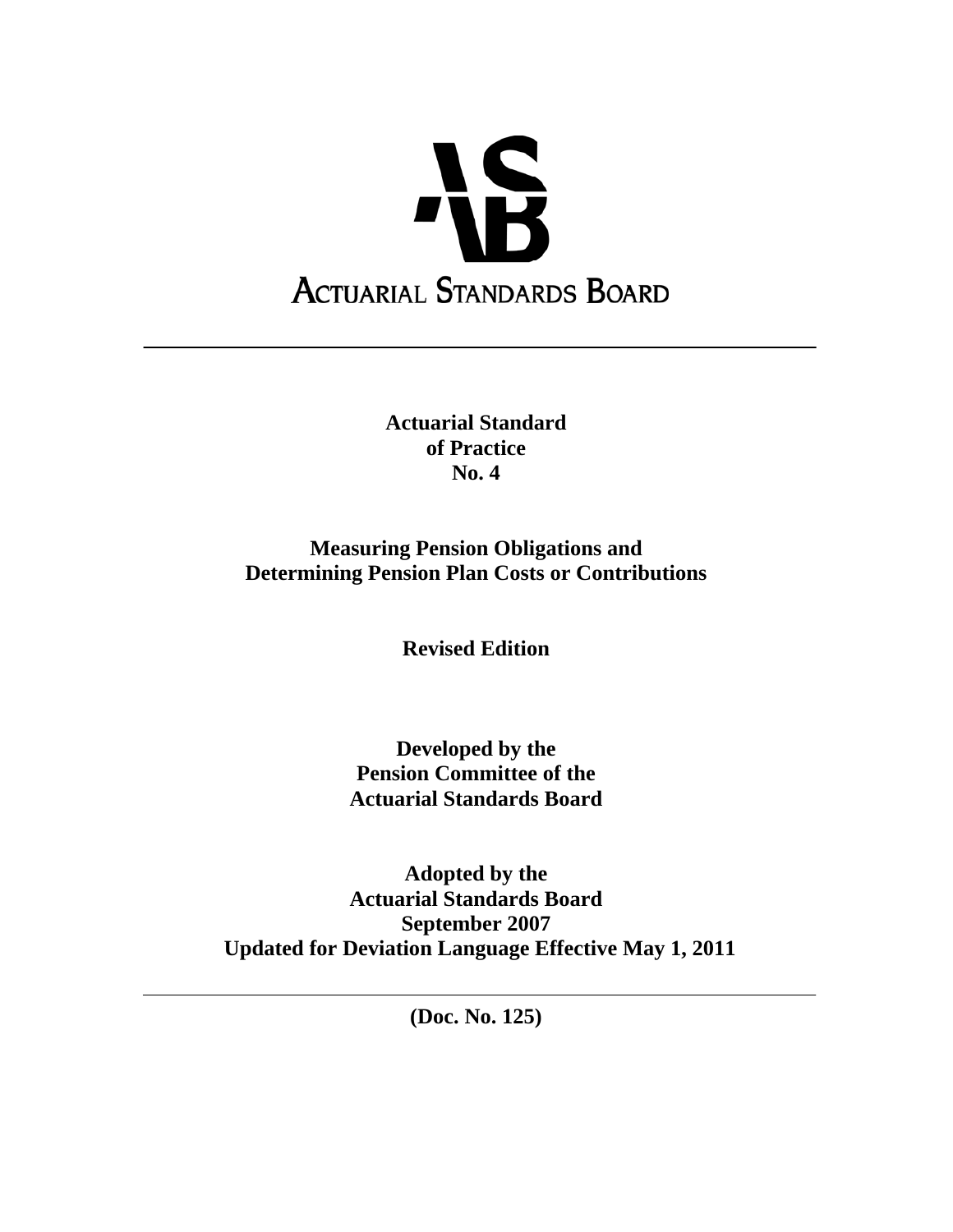# **T A B L E O F C O N T E N T S**

Transmittal Memorandum iv

|                        | <b>STANDARD OF PRACTICE</b>                                     |                          |
|------------------------|-----------------------------------------------------------------|--------------------------|
|                        | Section 1. Purpose, Scope, Cross References, and Effective Date | $\mathbf{1}$             |
| 1.1                    | Purpose                                                         | $\mathbf{1}$             |
| 1.2                    | Scope                                                           | $\mathbf{1}$             |
| 1.3                    | <b>Cross References</b>                                         | $\frac{2}{2}$            |
| 1.4                    | <b>Effective Date</b>                                           |                          |
| Section 2. Definitions |                                                                 | $\overline{c}$           |
| 2.1                    | <b>Actuarial Accrued Liability</b>                              |                          |
| 2.2                    | <b>Actuarial Cost Method</b>                                    |                          |
| 2.3                    | <b>Actuarial Present Value</b>                                  |                          |
| 2.4                    | Actuarial Present Value of Projected Benefits                   |                          |
| 2.5                    | <b>Actuarial Valuation</b>                                      |                          |
| 2.6                    | <b>Amortization Method</b>                                      |                          |
| 2.7                    | Contribution                                                    |                          |
| 2.8                    | <b>Contribution Allocation Procedure</b>                        | 2233333333333            |
| 2.9                    | Cost                                                            |                          |
| 2.10                   | <b>Cost Allocation Procedure</b>                                |                          |
| 2.11                   | Expenses                                                        |                          |
| 2.12                   | <b>Measurement Date</b>                                         |                          |
| 2.13                   | Normal Cost                                                     |                          |
| 2.14                   | Participant                                                     |                          |
| 2.15                   | <b>Plan Provisions</b>                                          |                          |
| 2.16                   | Prescribed Assumption or Method                                 | $\overline{4}$           |
|                        | Section 3. Analysis of Issues and Recommended Practices         | 4                        |
| 3.1                    | Overview                                                        | $\overline{\mathcal{A}}$ |
| 3.2                    | Prescribed Assumption or Method Selected by the Plan Sponsor    | $\overline{4}$           |
|                        | Basis for Evaluating Prescribed Assumption or Method<br>3.2.1   | $\overline{4}$           |
|                        | Inability to Evaluate Prescribed Assumption or Method<br>3.2.2  | 5                        |
| 3.3                    | <b>General Procedures</b>                                       | 5                        |
| 3.4                    | <b>Measurement Date Considerations</b>                          | 5                        |
|                        | Information as of a Different Date<br>3.4.1                     | $\sqrt{5}$               |
|                        | Events after the Measurement Date<br>3.4.2                      | 6                        |
| 3.5                    | <b>Plan Provisions</b>                                          | $\boldsymbol{6}$         |
|                        | 3.5.1<br><b>Adopted Plan Changes</b>                            | 6                        |
|                        | 3.5.2<br>Proposed Plan Changes                                  | 6                        |
| 3.6                    | Data                                                            | 6                        |

3.6.1 Participants 6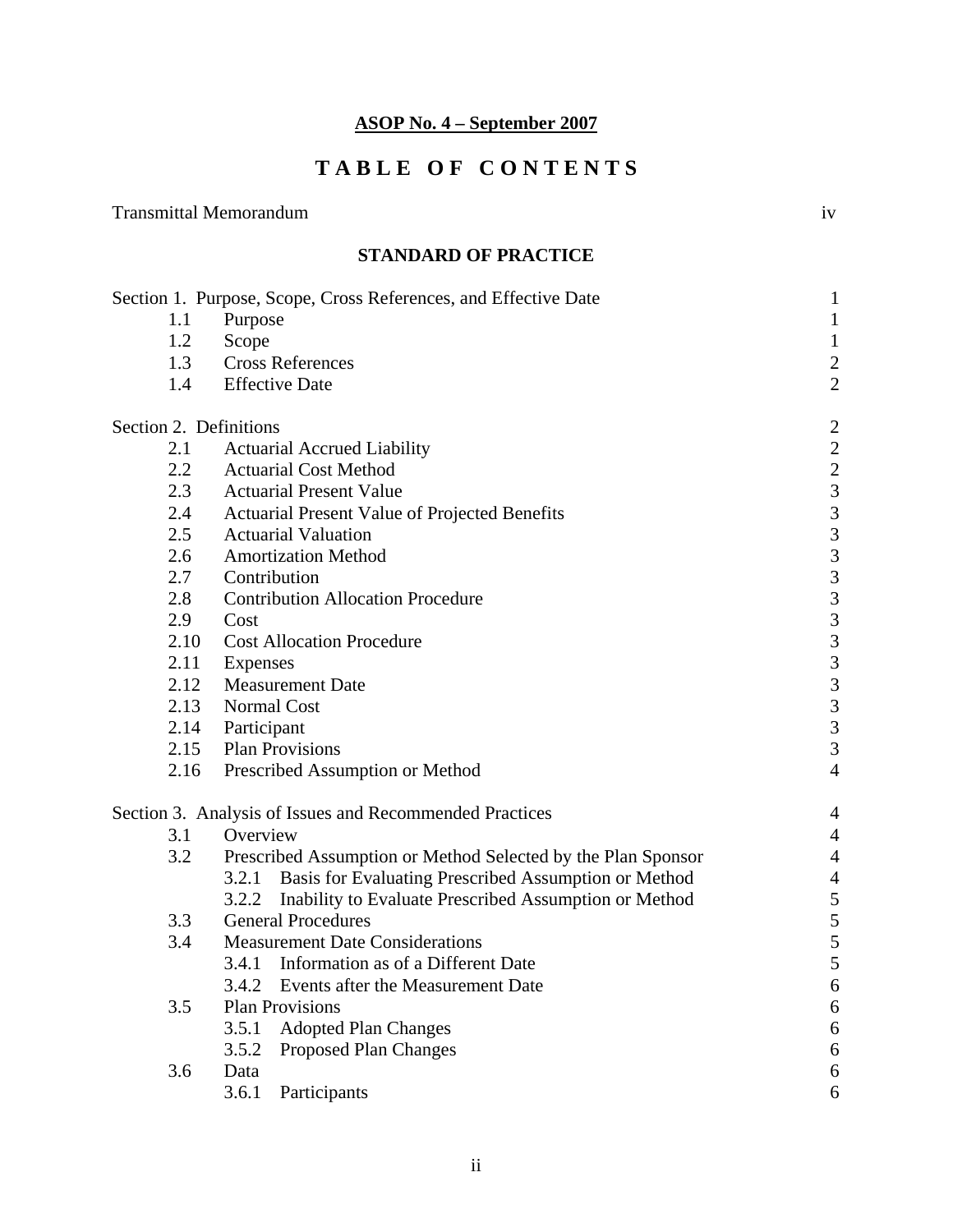|                                                                              | 3.6.2 Hypothetical Data                                                    | 6  |
|------------------------------------------------------------------------------|----------------------------------------------------------------------------|----|
| 3.7                                                                          | <b>Actuarial Assumptions</b>                                               |    |
| 3.8                                                                          | <b>Asset Valuation</b>                                                     | 7  |
| 3.9                                                                          | Interrelationship Among Procedures, Assumptions, and Plan Provisions       | 7  |
| 3.10                                                                         | Relationship Between Procedures Used for Measuring Assets and Obligations  | 7  |
| 3.11                                                                         | <b>Actuarial Cost Method</b>                                               | 8  |
| 3.12                                                                         | <b>Cost or Contribution Allocation Procedure</b>                           | 9  |
| 3.13<br>Ability to Pay Benefits When Due                                     |                                                                            | 9  |
|                                                                              | 3.13.1 Actuary Selects Actuarial Cost Method or Amortization Method        | 9  |
| 3.13.2 Actuary Does Not Select Actuarial Cost Method or Amortization Method9 |                                                                            |    |
| 3.14                                                                         | Measuring the Value of Accrued or Vested Benefits                          | 10 |
| 3.15                                                                         | Volatility                                                                 | 10 |
| 3.16                                                                         | <b>Adjustment of Prior Measurement</b>                                     | 11 |
| 3.17                                                                         | Approximations and Estimates                                               | 11 |
| 3.18                                                                         | Reliance on Data, Plan Provisions, or Other Information Supplied by Others | 12 |
| 3.19                                                                         | Documentation                                                              | 12 |
|                                                                              | Section 4. Communications and Disclosures                                  | 12 |
| 4.1                                                                          | <b>Communication Requirements</b>                                          | 12 |
| 4.2                                                                          | <b>Disclosures</b>                                                         | 14 |
|                                                                              |                                                                            |    |

#### **APPENDIXES**

| Appendix 1—Background and Current Practices                   |     |
|---------------------------------------------------------------|-----|
| Background                                                    |     |
| <b>Current Practices</b>                                      |     |
| Appendix 2—Comments on the Third Exposure Draft and Responses | 18. |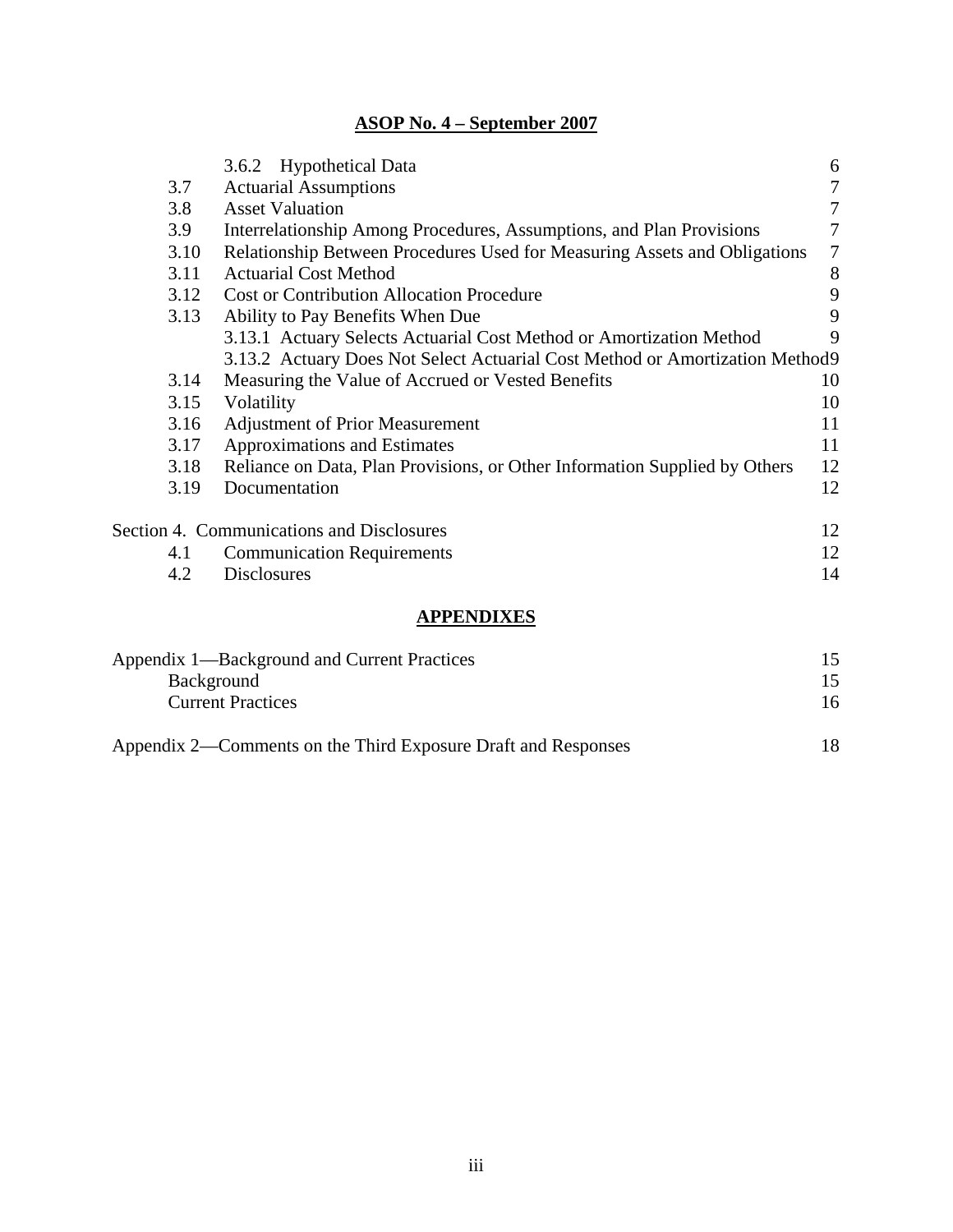September 2007

**TO:** Members of Actuarial Organizations Governed by the Standards of Practice of the Actuarial Standards Board and Other Persons Interested in Measuring Pension Obligations and Determining Pension Plan Costs or Contributions

**FROM:** Actuarial Standards Board (ASB)

**SUBJ:** Actuarial Standard of Practice (ASOP) No. 4

This document contains the final version of the revision of ASOP No. 4, now titled *Measuring Pension Obligations and Determining Pension Plan Costs or Contributions*.

#### Background

*Pension Plan Recommendations A, B, and C* were adopted and amended by the American Academy of Actuaries (Academy) during the period 1976 to 1983. In 1988, *Recommendations for Measuring Pension Obligations* was promulgated as an ASOP by the Interim Actuarial Standards Board and the Board of Directors of the American Academy of Actuaries. In 1990, the ASB republished that standard as ASOP No. 4, *Recommendations for Measuring Pension Obligations*. In October 1993, ASOP No. 4 was reformatted and published in the uniform format adopted by the ASB, with a title change, *Measuring Pension Obligations*.

The original ASOP No. 4 contained general recommendations for selecting economic and noneconomic assumptions, the actuarial cost method, and the asset valuation method—all key elements in the valuation of pension obligations. The evolution of actuarial practice in this area and the adoption of related ASOPs since ASOP No. 4 was adopted have made it necessary to update the guidance contained in ASOP No. 4.

The ASB has provided coordinated guidance through a series of ASOPs for measuring pension obligations and determining pension plan costs or contributions:

- 1. This revision of ASOP No. 4, which ties together the standards below, provides guidance on actuarial cost methods, and addresses overall considerations for measuring pension obligations and determining plan costs or contributions;
- 2. ASOP No. 27, *Selection of Economic Assumptions for Measuring Pension Obligations*;
- 3. ASOP No. 35, *Selection of Demographic and Other Noneconomic Assumptions for Measuring Pension Obligations*; and
- 4. ASOP No. 44, *Selection and Use of Asset Valuation Methods for Pension Valuations*.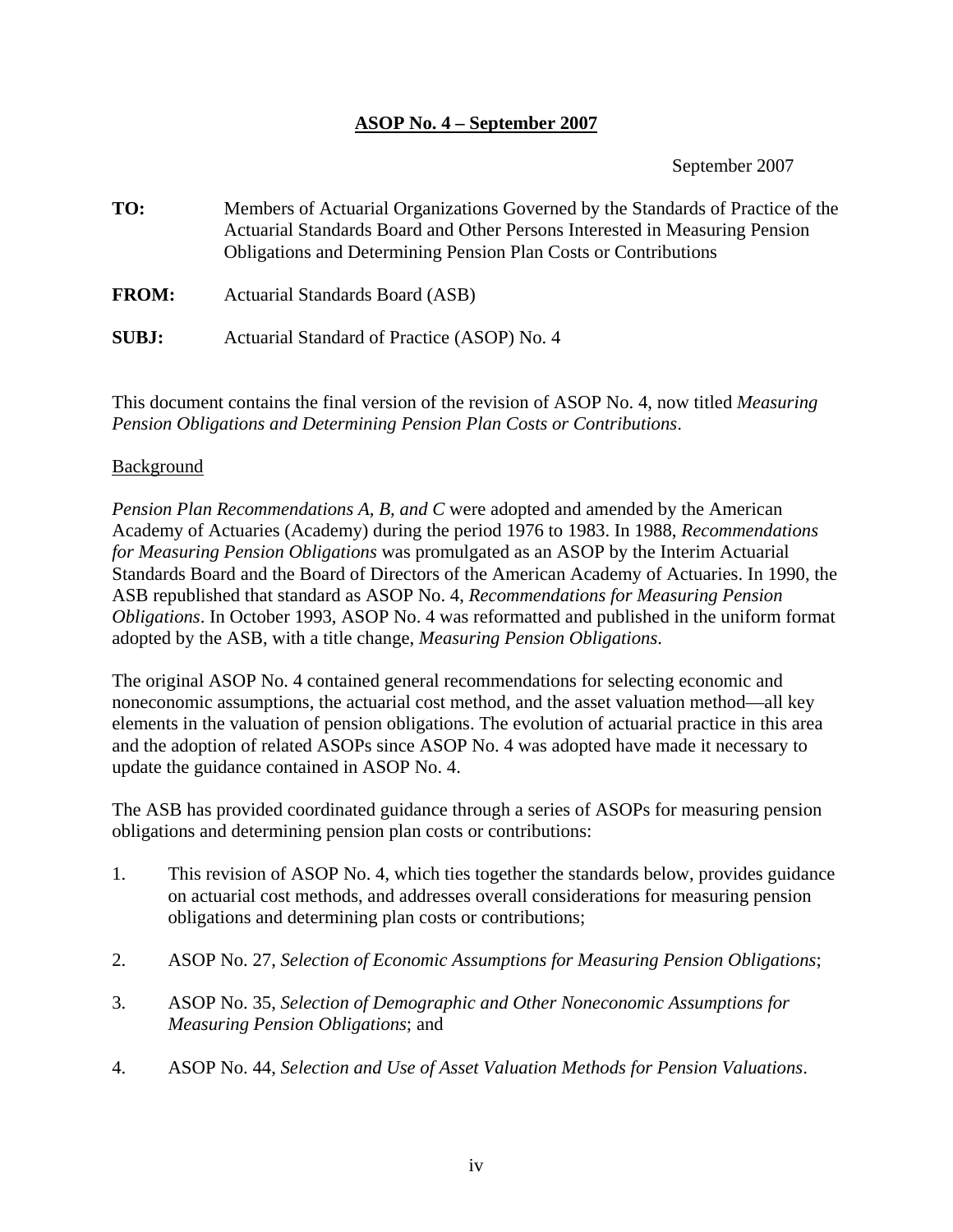ASOP Nos. 27 and 35 originally contained statements to the effect that, in case of a conflict between the guidance in those standards and ASOP No. 4, those standards would govern. At the same time that it adopted this standard, the ASB adopted revisions of those standards to make it clear that in case of conflicts ASOP No. 4 will govern.

This ASOP is intended to accommodate the concepts of financial economics as well as traditional actuarial practice.

#### First Exposure Draft

The first exposure draft of this revision was issued in December 2002, with a comment deadline of June 15, 2003. Twenty-two comment letters were received and considered in developing the second exposure draft**.** 

#### Second Exposure Draft

The second exposure draft of this revision was issued in March 2005 with a comment deadline of October 31, 2005. Eighteen comment letters were received and considered in developing the third exposure draft.

#### Third Exposure Draft

The third exposure draft of this revision was issued in August 2006 with a comment deadline of March 1, 2007. The Pension Committee carefully considered the seven comment letters received. The key changes made to the final standard in response to these comment letters are as follows:

- 1. Sections 2.1, Actuarial Accrued Liability, and 2.13, Normal Cost, were revised to indicate that under certain actuarial cost methods, the actuarial accrued liability and normal cost depend upon the actuarial value of assets.
- 2. Section 3.2.2, Inability to Evaluate Prescribed Assumption or Method, was revised. Instead of considering the actuary's expertise, the section exempts an actuary from evaluating a prescribed assumption or method selected by the plan sponsor if the actuary is unable to do so without performing a substantial amount of additional work beyond the scope of the assignment.
- 3. Section 3.5.1, Adopted Plan Changes, was revised to better describe generally accepted practice among actuaries who practice in the public-plan sector as well as those who work with corporate pension plans.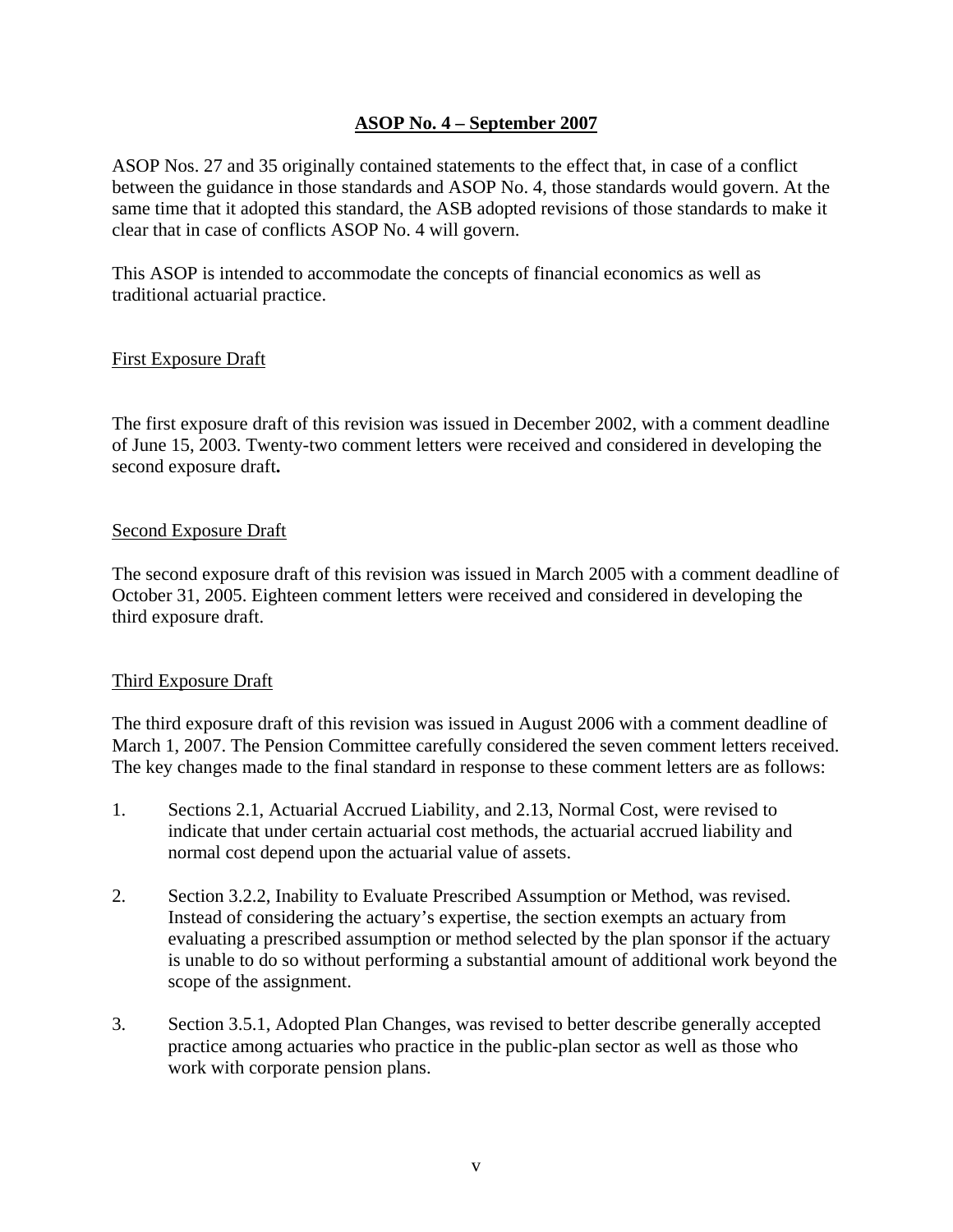- 4. Section 3.9, Interrelationship Among Procedures, Assumptions, and Plan Provisions, was revised to clarify the intent.
- 5. Section 4.2, Disclosure About Prescribed Assumptions or Methods, was revised for consistency with the changes in section 3.2.2. The section does not require the actuary to disclose the reason for any inability to evaluate a prescribed assumption or method selected by the plan sponsor.

In addition, a number of clarifying changes were made to the text. Please see appendix 2 for a detailed discussion of the comments received and the reviewers' responses.

Note that the section on Prescribed Statement of Actuarial Opinion (formerly section 4.3) has been deleted due to the amended *Qualifications Standards for Actuaries Issuing Statements of Actuarial Opinion in the United States* promulgated by the American Academy of Actuaries.

The Pension Committee thanks everyone who took the time to contribute comments and suggestions on the exposure drafts.

The Pension Committee thanks former committee members Thomas P. Adams, Arthur J. Assantes, David L. Driscoll, Bruce C. Gaffney, Lawrence A. Golden, Marilyn F. Janzen, Daniel G. Laline Jr., John F. Langhans, Michael B. Preston, William A. Reimert, Phillip A. Romello, and Ruth F. Williams for their assistance with drafting this ASOP.

The ASB voted in September 2007 to adopt this standard.

Pension Committee of the ASB

David R. Fleiss, Chairperson Mita D. Drazilov A. Donald Morgan David P. Friedlander Timothy A. Ryor Peter H. Gutman Frank Todisco

Actuarial Standards Board

Cecil D. Bykerk, Chairperson Albert J. Beer Robert G. Meilander William C. Cutlip Godfrey Perrott Alan D. Ford Lawrence J. Sher David R. Kass Karen F. Terry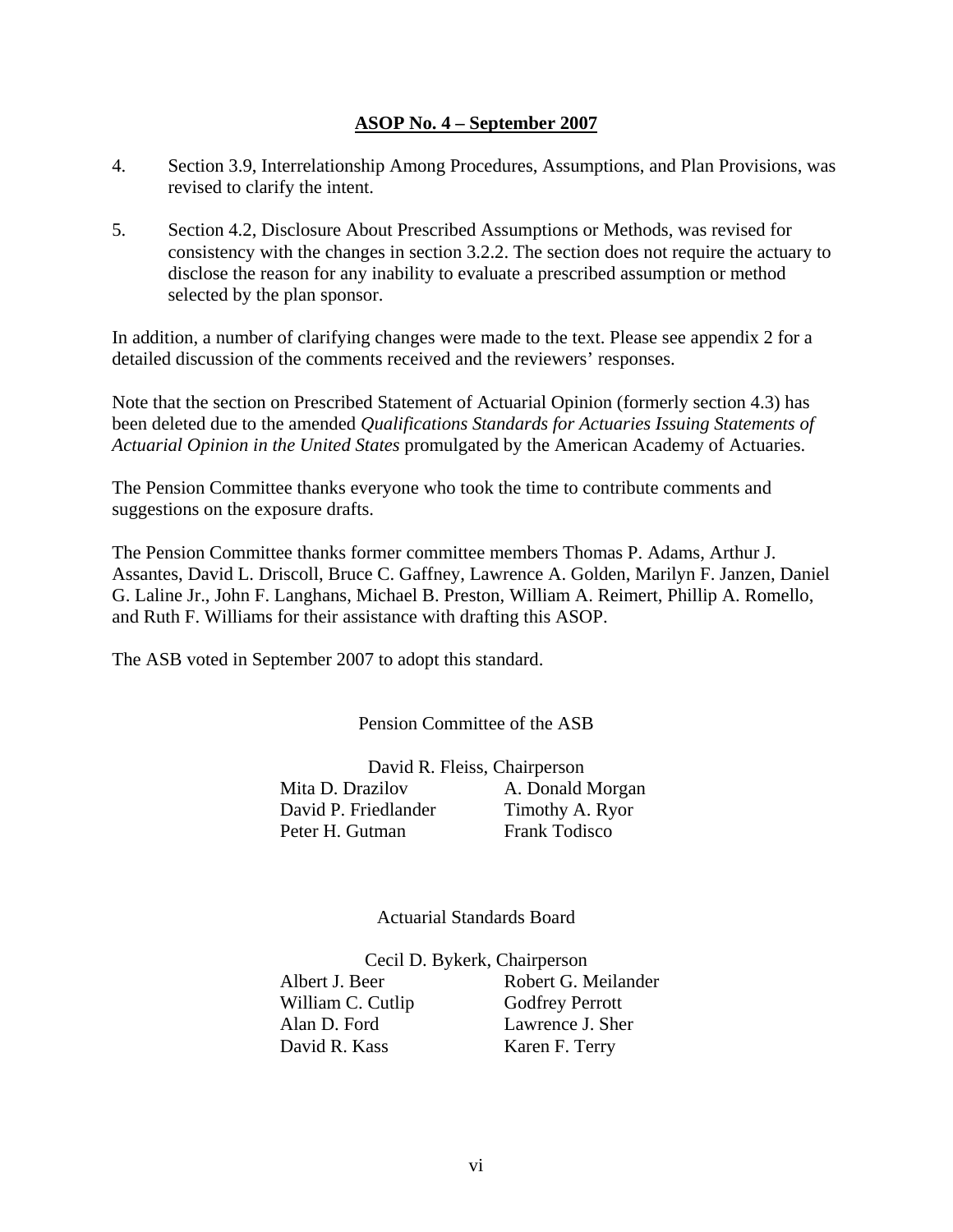#### **ACTUARIAL STANDARD OF PRACTICE NO. 4**

### **MEASURING PENSION OBLIGATIONS AND DETERMINING PENSION PLAN COSTS OR CONTRIBUTIONS**

### **STANDARD OF PRACTICE**

#### Section 1. Purpose, Scope, Cross References, and Effective Date

- 1.1 Purpose—This actuarial standard of practice (ASOP) provides guidance to actuaries when performing professional services with respect to measuring pension obligations and determining plan costs or contributions. Throughout this standard, the term *plan* refers to a defined benefit pension plan. Other actuarial standards of practice address actuarial assumptions and asset valuation methods. This standard addresses actuarial cost methods and provides guidance for coordinating and integrating all of these elements of an actuarial valuation of a plan.
- 1.2 Scope—This standard applies to actuaries when performing professional services with respect to the following tasks:
	- a. measurement of pension obligations. Examples include determinations of funded status, assessments of solvency upon plan termination, and measurements for use in cost or contribution determinations;
	- b. assignment of the value of plan obligations to time periods. Examples include contributions, accounting costs, and cost or contribution estimates for potential plan changes;
	- c. development of a cost allocation procedure used to determine costs for a plan;
	- d. development of a contribution allocation procedure used to determine contributions for a plan;
	- e. determination as to the types and levels of benefits supportable by specified cost or contribution levels; and
	- f. projection of pension obligations, plan costs or contributions, and other related measurements. Examples include cash flow projections and projections of a plan's funded status.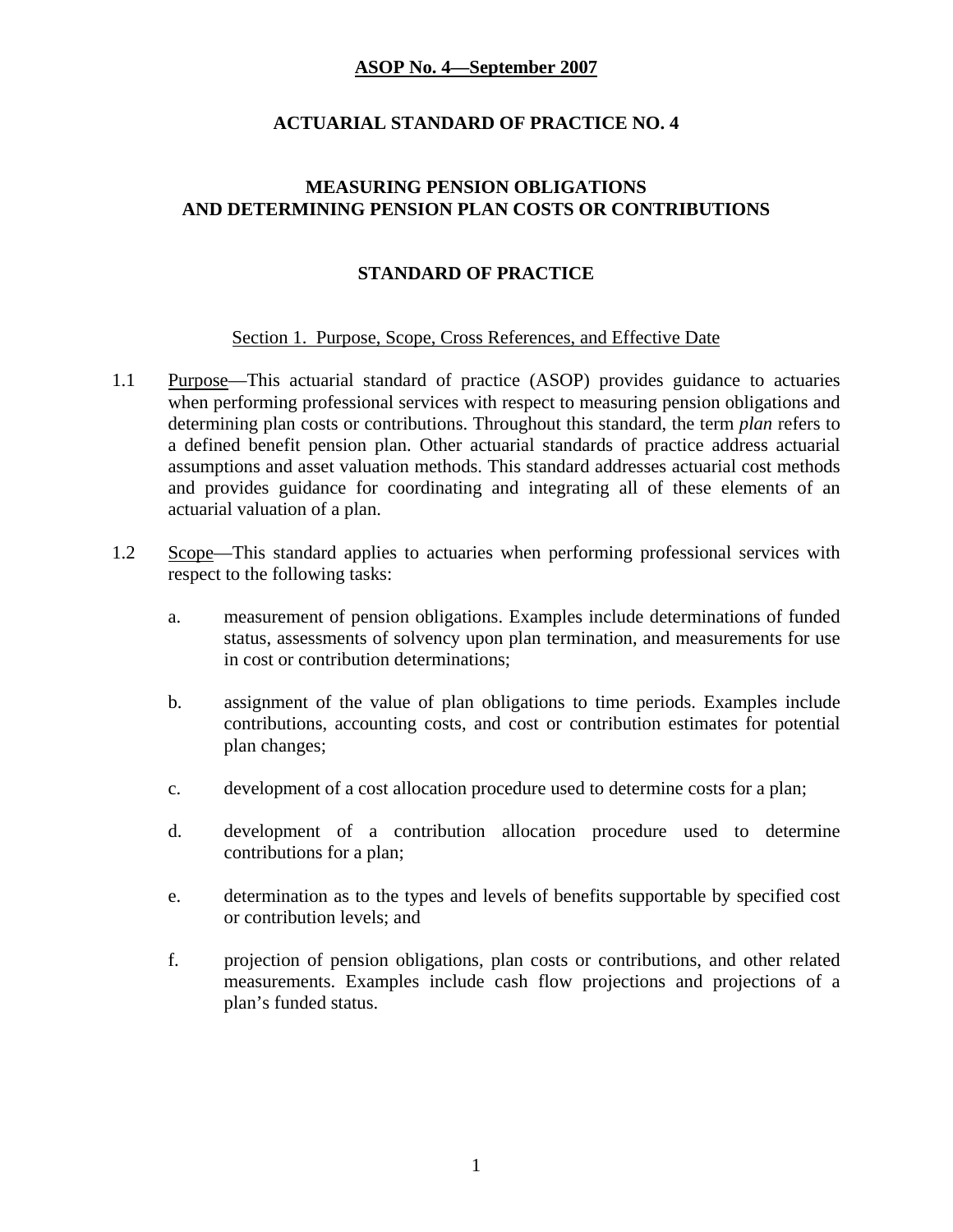Throughout this standard, any reference to selecting actuarial assumptions, actuarial cost methods, asset valuation methods, and amortization methods also includes giving advice on selecting actuarial assumptions, actuarial cost methods, asset valuation methods, and amortization methods. In addition, any reference to developing or modifying a cost or contribution allocation procedure includes giving advice on developing or modifying a cost or contribution allocation procedure.

If the actuary departs from the guidance set forth in this standard in order to comply with applicable law (statutes, regulations, and other legally binding authority), or for any other reason the actuary deems appropriate, the actuary should refer to section 4.

This standard does not apply to actuaries when performing professional services with respect to individual benefit calculations, individual benefit statement estimates, annuity pricing, nondiscrimination testing, and social insurance programs as described in section 1.2, Scope, of ASOP No. 32, *Social Insurance* (unless an ASOP on social insurance explicitly calls for application of this standard).

This standard does not require the actuary to evaluate the ability of the plan sponsor or other contributing entity to make contributions to the plan when due.

- 1.3 Cross References—When this standard refers to the provisions of other documents, the reference includes the referenced documents as they may be amended or restated in the future, and any successor to them, by whatever name called. If any amended or restated document differs materially from the originally referenced document, the actuary should consider the guidance in this standard to the extent it is applicable and appropriate.
- 1.4 Effective Date—This standard will be effective for any actuarial valuation with a measurement date on or after March 15, 2008.

### Section 2. Definitions

The terms below are defined for use in this actuarial standard of practice.

- 2.1 Actuarial Accrued Liability—The portion of the actuarial present value of projected benefits (and expenses, if applicable), as determined under a particular actuarial cost method, which is not provided for by future normal costs. Under certain actuarial cost methods, the actuarial accrued liability is dependent upon the actuarial value of assets.
- 2.2 Actuarial Cost Method—A procedure for allocating the actuarial present value of projected benefits (and expenses, if applicable) to time periods, usually in the form of a normal cost and an actuarial accrued liability (sometimes referred to as a *funding method*).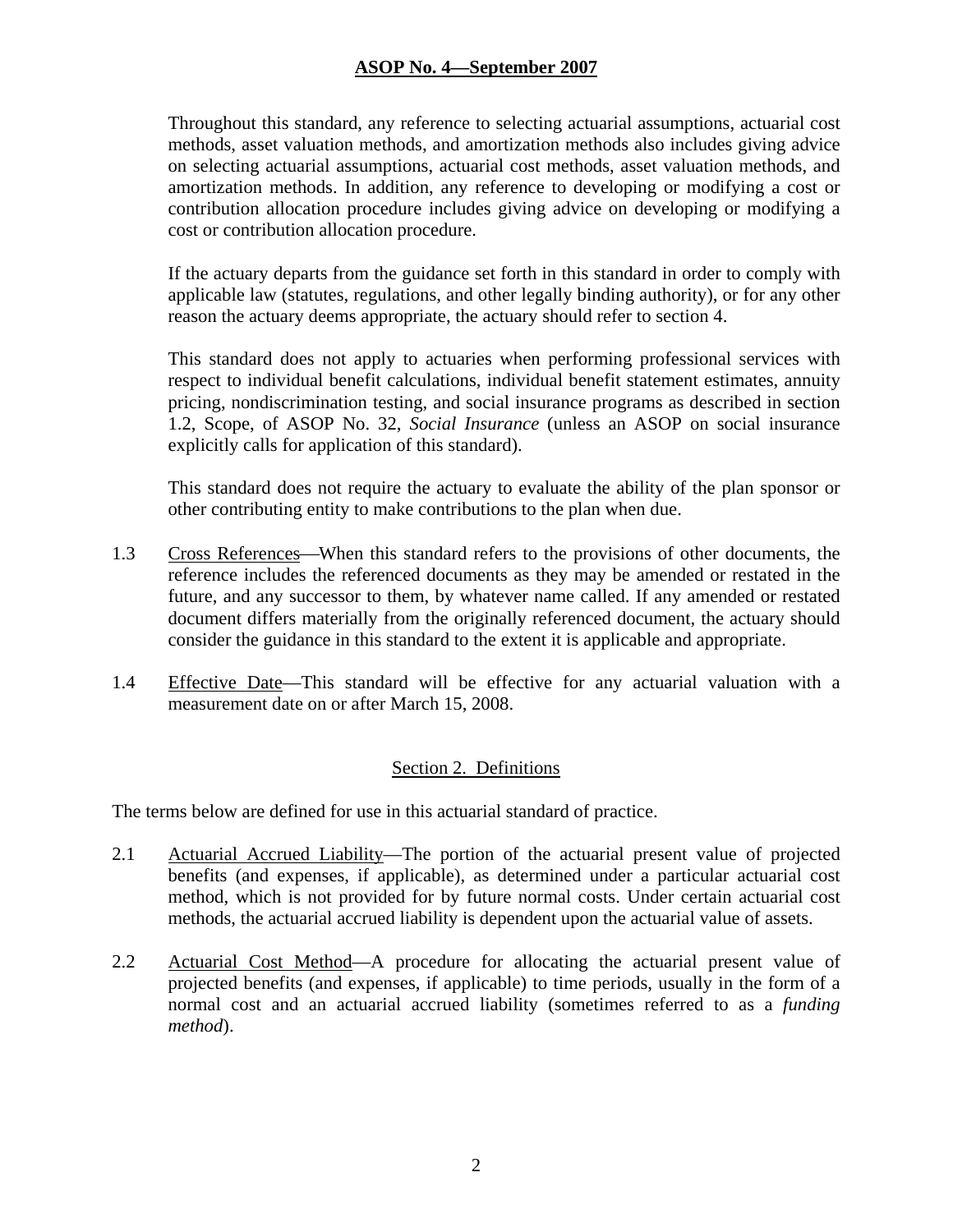- 2.3 Actuarial Present Value—The value of an amount or series of amounts payable or receivable at various times, determined as of a given date by the application of a particular set of actuarial assumptions.
- 2.4 Actuarial Present Value of Projected Benefits—The actuarial present value of benefits that are expected to be paid in the future, taking into account the effect of such items as future service, advancement in age, and anticipated future compensation (sometimes referred to as the *present value of future benefits*).
- 2.5 Actuarial Valuation—The measurement of relevant pension obligations and, when applicable, the determination of periodic costs or contributions.
- 2.6 Amortization Method—A method under a contribution or cost allocation procedure for determining the amount, timing, and pattern of recognition of the difference between the actuarial accrued liability and the actuarial value of assets.
- 2.7 Contribution—A potential payment to the plan determined by the actuary. It may or may not be the amount actually paid by the plan sponsor or other contributing entity.
- 2.8 Contribution Allocation Procedure—A procedure for determining the periodic contribution for a plan. It may produce a single value, such as normal cost plus twenty-year amortization of the unfunded actuarial accrued liability, or a range of values, such as that from the ERISA minimum required contribution to the maximum tax-deductible amount.
- 2.9 Cost—The portion of plan obligations assigned to a period for purposes other than funding.
- 2.10 Cost Allocation Procedure—A procedure for determining the periodic cost for a plan (for example, the procedure to determine the net periodic pension cost under Statement of Financial Accounting Standards (SFAS) No. 87, *Employers' Accounting for Pensions*).
- 2.11 Expenses—Administrative or investment expenses expected to be borne by the plan.
- 2.12 Measurement Date—The date as of which the values of the pension obligations and, if applicable, assets are determined (sometimes referred to as the *valuation date*).
- 2.13 Normal Cost—The portion of the actuarial present value of projected benefits (and expenses, if applicable) that is allocated to a period, typically twelve months, under the actuarial cost method. Under certain actuarial cost methods, the normal cost is dependent upon the actuarial value of assets.
- 2.14 Participant—An individual who satisfies the requirements for participation in the plan.
- 2.15 Plan Provisions—(a) Relevant terms of the plan document; and (b) relevant administrative practices known to the actuary.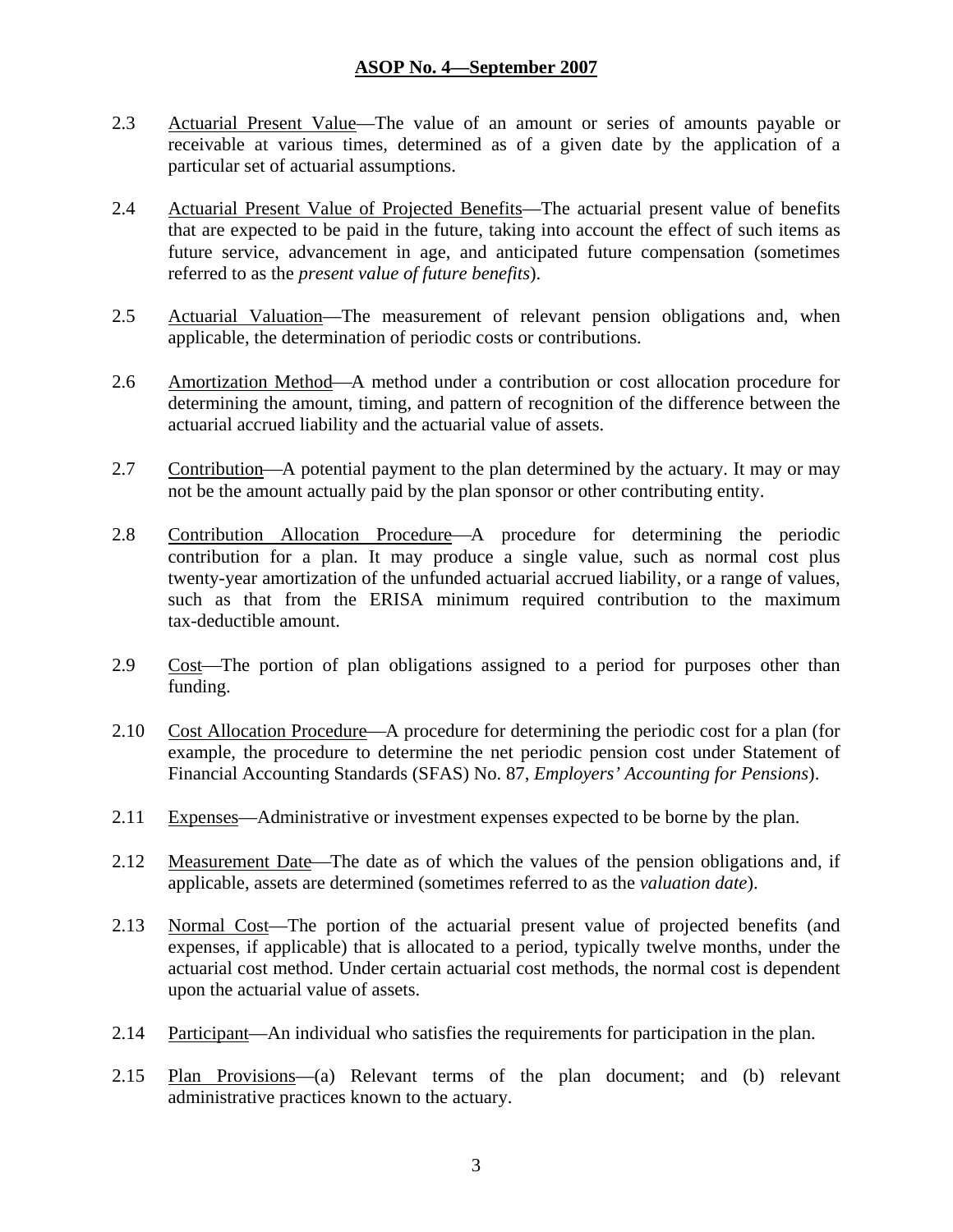2.16 Prescribed Assumption or Method—A specific assumption or method that is mandated or that is selected from a specified range that is deemed to be acceptable by law, regulation, or other binding authority. For purposes of this standard, the plan sponsor would be considered a binding authority to the extent that law, regulation, or accounting standards give the plan sponsor responsibility for selecting such an assumption or method.

#### Section 3. Analysis of Issues and Recommended Practices

3.1 Overview—Measuring pension obligations and determining plan costs or contributions are processes in which the actuary may be required to make judgments or recommendations on the choice of actuarial assumptions, actuarial cost methods, asset valuation methods, and amortization methods.

The actuary may have the responsibility and authority to select some or all actuarial assumptions, actuarial cost methods, asset valuation methods, and amortization methods. In other circumstances, the actuary may be asked to advise the individuals who have that responsibility and authority. In yet other circumstances, the actuary may perform actuarial calculations using assumptions or methods prescribed by applicable law or selected by others.

ASOP No. 27, *Selection of Economic Assumptions for Measuring Pension Obligations*, and ASOP No. 35, *Selection of Demographic and Other Noneconomic Assumptions for Measuring Pension Obligations*, provide guidance concerning actuarial assumptions. ASOP No. 44, *Selection and Use of Asset Valuation Methods for Pension Valuations*, provides guidance concerning asset valuation methods. ASOP No. 4 addresses actuarial cost methods and provides guidance for coordinating and integrating all of these elements of an actuarial valuation of a plan. In the event of a conflict between the guidance provided in ASOP No. 4 and the guidance in any of the aforementioned ASOPs, ASOP No. 4 would govern.

- 3.2 Prescribed Assumption or Method Selected by the Plan Sponsor—The actuary should evaluate whether a prescribed assumption or method selected by the plan sponsor is reasonable for the purpose of the measurement, except as provided in section 3.2.2. The actuary should be guided by Precept 8 of the *Code of Professional Conduct*, which states, "An Actuary who performs Actuarial Services shall take reasonable steps to ensure that such services are not used to mislead other parties." For purposes of this evaluation, reasonable assumptions or methods are not necessarily limited to those the actuary would have selected for the measurement.
	- 3.2.1 Evaluating Prescribed Assumption or Method—When evaluating a prescribed assumption or method selected by the plan sponsor, the actuary should consider whether the prescribed assumption or method significantly conflicts with what, in the actuary's professional judgment, would be reasonable for the purpose of the measurement. If, in the actuary's professional judgment, there is a significant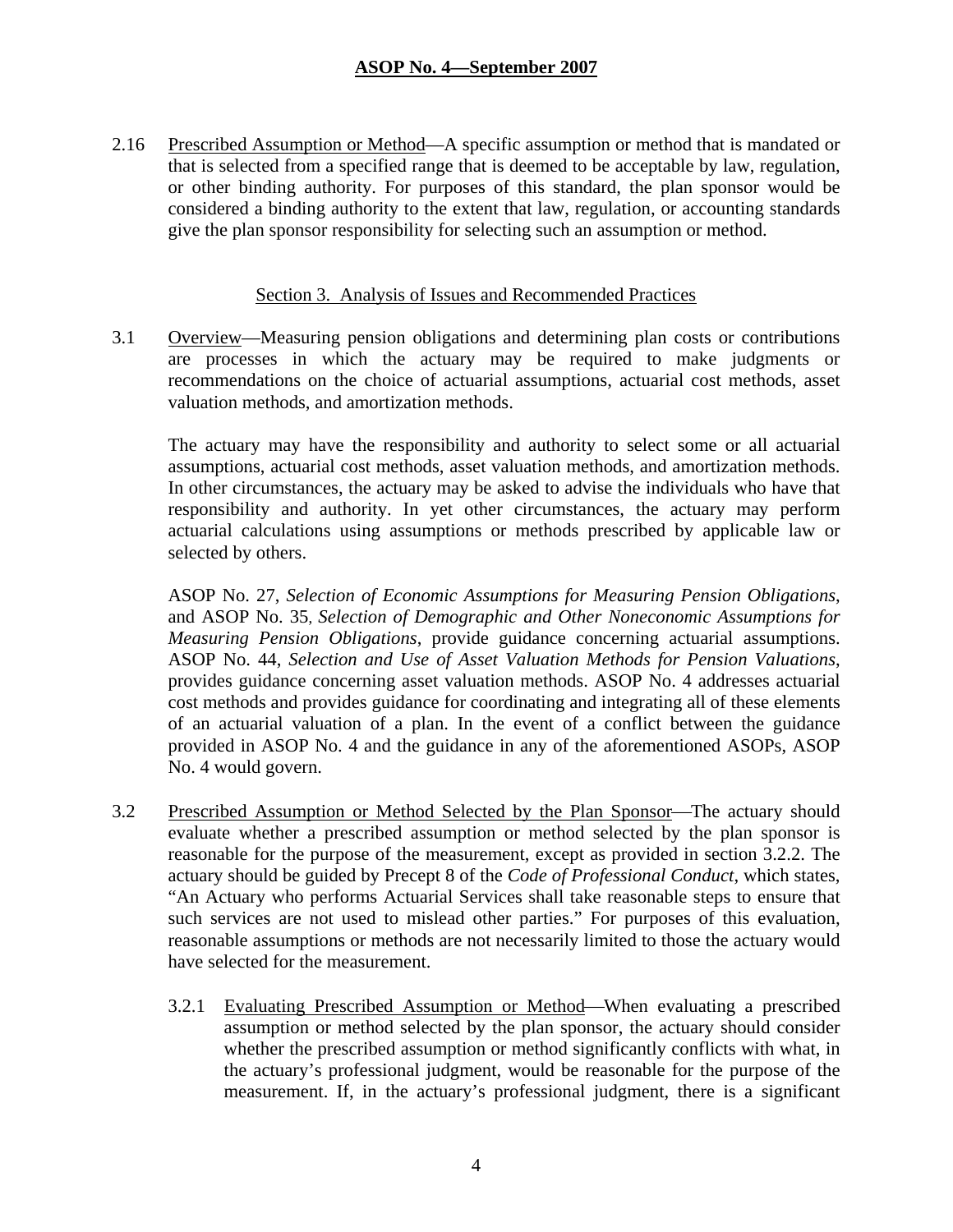conflict, the actuary should disclose this conflict in accordance with section 4.2(a).

3.2.2 Inability to Evaluate Prescribed Assumption or Method—If the actuary is unable to evaluate a prescribed assumption or method selected by the plan sponsor without performing a substantial amount of additional work beyond the scope of the assignment, the actuary should disclose this in accordance with section 4.2(b).

- 3.3 General Procedures—When measuring pension obligations and determining plan costs or contributions, the actuary should perform the following:
	- a. identify the purpose and nature of the measurement;
	- b. identify the measurement date (section 3.4);
	- c. identify plan provisions applicable to the measurement (section 3.5);
	- d. gather data necessary for the measurement (section 3.6);
	- e. select actuarial assumptions pertinent to the measurement, if applicable (section  $3.7);$
	- f. select an asset valuation method, if applicable (section 3.8);
	- g. consider the interrelationship among procedures, assumptions, and plan provisions (section 3.9);
	- h. consider the relationship between procedures used for measuring assets and obligations (section 3.10);
	- i. apply an actuarial cost method to produce a normal cost and actuarial accrued liability, if applicable (section 3.11);
	- j. apply a procedure to allocate costs or contributions to past and future periods, if applicable (section 3.12); and
	- k. consider whether the actuarial cost method and amortization method are significantly inconsistent with the plan accumulating adequate assets to make benefit payments when due, if applicable (section 3.13).
- 3.4 Measurement Date Considerations—When measuring pension obligations and determining plan costs or contributions as of a measurement date, the actuary should consider the following:
	- 3.4.1 Information as of a Different Date—The actuary may estimate asset and participant information at the measurement date on the basis of information furnished as of another date. In these circumstances, the actuary should make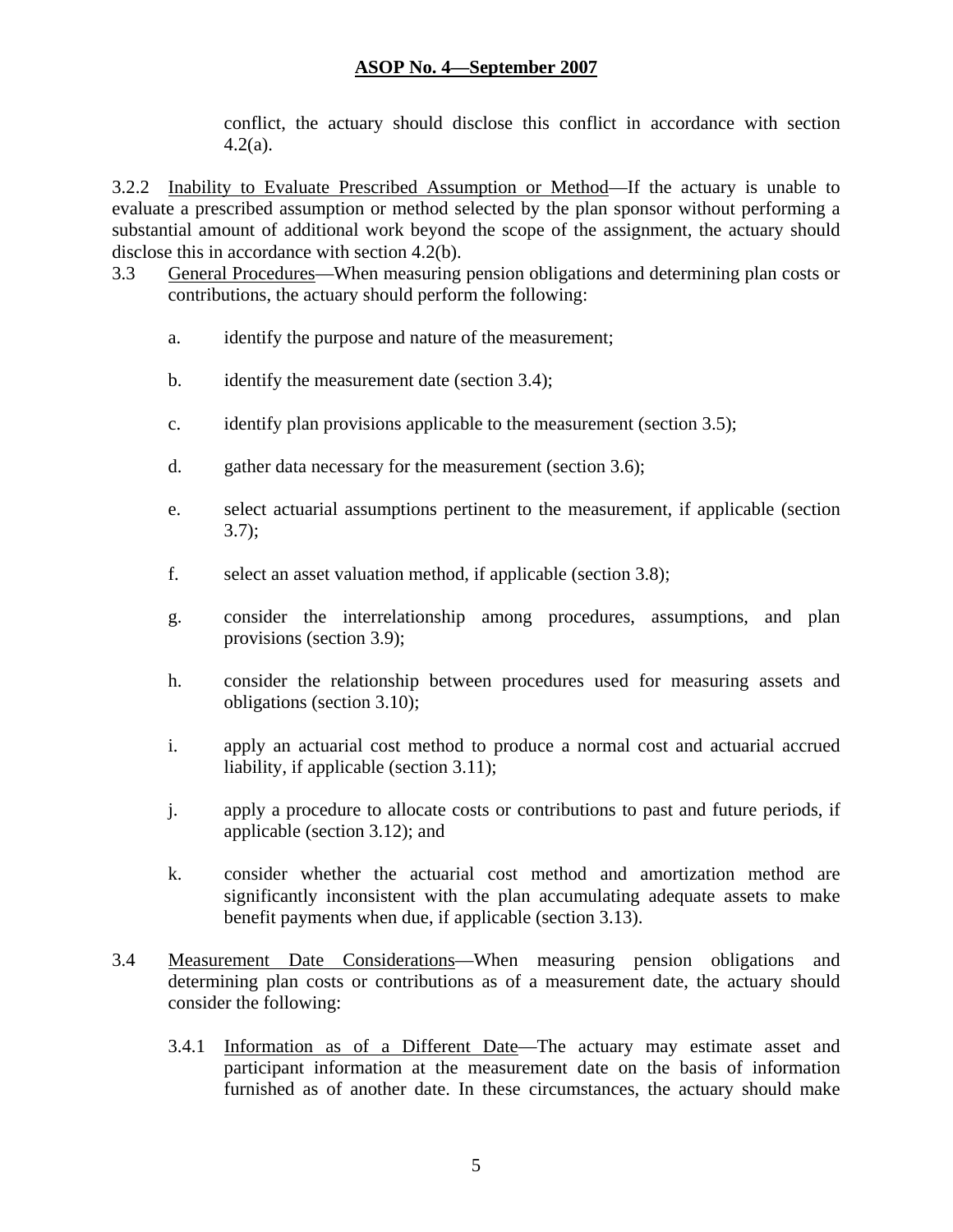appropriate adjustments to the data. Alternatively, the actuary may calculate the obligations on the date as of which the data were furnished and then adjust the obligations to the measurement date (see section 3.16 for additional guidance). The actuary should conclude that any such adjustments are reasonable in the actuary's professional judgment, given the purpose and nature of the measurement.

- 3.4.2 Events after the Measurement Date—The treatment of events known to the actuary that occur subsequent to the measurement date and prior to the date of the actuarial communication should be appropriate for the purpose of the measurement. Unless the purpose of the measurement requires the inclusion of such events, they need not be reflected in the measurement.
- 3.5 Plan Provisions—When measuring pension obligations and determining plan costs or contributions, the actuary should take into account plan provisions as appropriate for the purpose and nature of the measurement.
	- 3.5.1 Adopted Plan Changes—The actuary should take into account adopted plan provisions consistent with the following when determining costs or contributions for a period, unless contrary to applicable law:
		- a. Provisions adopted on or before the measurement date should be reflected for at least the portion of the period during which the provisions are in effect.
		- b. Provisions adopted after the measurement date may, but need not, be reflected.
	- 3.5.2 Proposed Plan Changes—The actuary should reflect proposed plan changes as appropriate for the purpose and nature of the measurement.
- 3.6 Data—With respect to the data used for measurements, including data supplied by others, the actuary should refer to ASOP No. 23, *Data Quality*, for guidance. In addition, the actuary should consider the following:
	- 3.6.1 Participants—The actuary should include in the measurement all participants reported to the actuary, except in appropriate circumstances where the actuary may exclude persons such as those below a minimum age/service level. When appropriate, the actuary may include employees who might become participants in the future.
	- 3.6.2 Hypothetical Data—When appropriate, the actuary may prepare measurements based on the assumed demographic characteristics of individuals not yet in covered employment.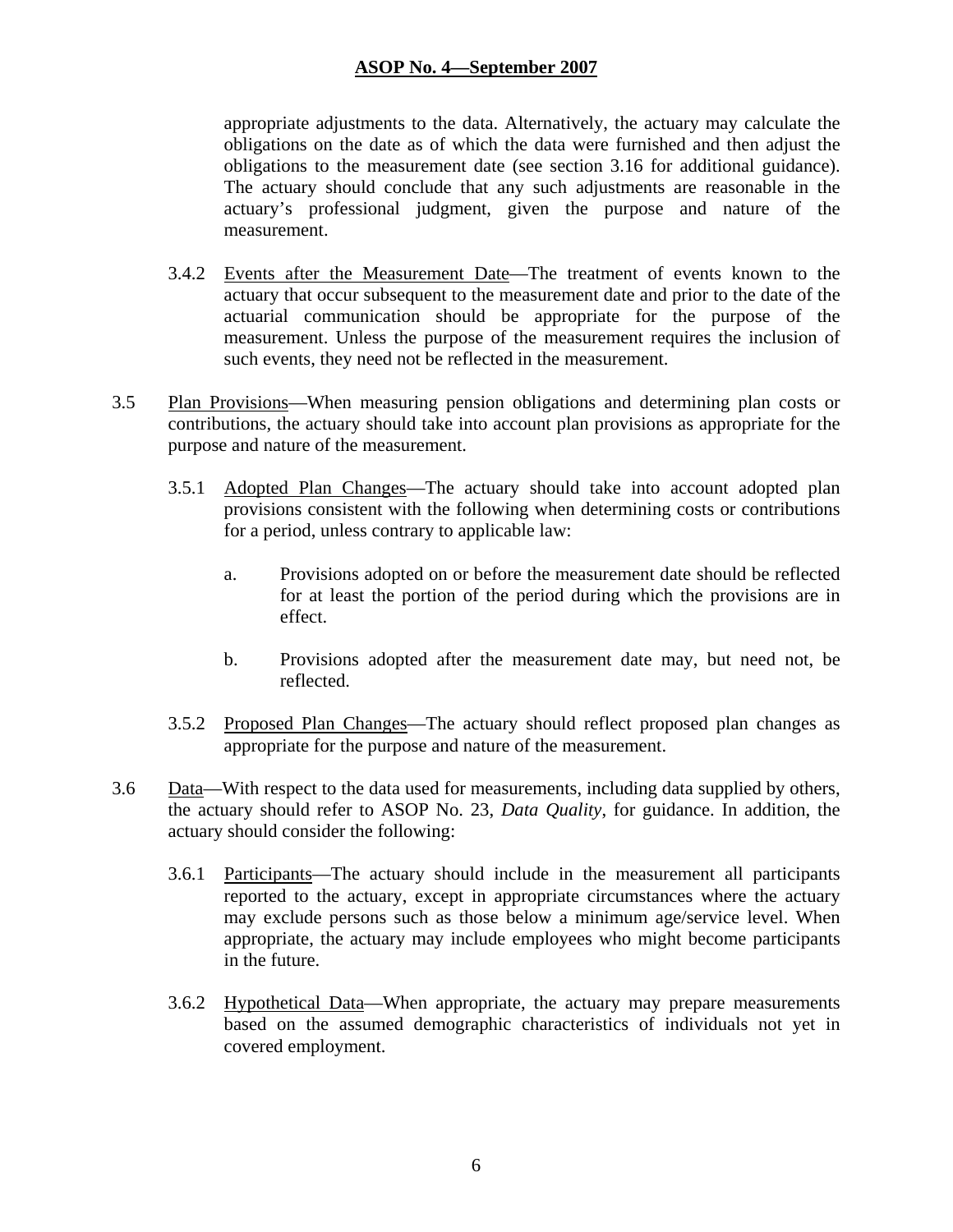- 3.7 Actuarial Assumptions—With respect to the selection of actuarial assumptions, the actuary should also refer to ASOP Nos. 27 and 35 for guidance.
- 3.8 Asset Valuation—The actuary should also refer to ASOP No. 44 for guidance on the selection and use of an asset valuation method.
- 3.9 Interrelationship Among Procedures, Assumptions, and Plan Provisions—Some plan provisions may create pension obligations that are difficult to measure using deterministic procedures and assumptions selected in accordance with ASOP Nos. 27 and 35. In such circumstances, the actuary may consider using alternative procedures, such as stochastic modeling or option-pricing techniques, or alternative assumptions that include adjustments to reflect the plan provisions that were not explicitly valued.

If, in the actuary's professional judgment, such plan provisions are significant and have not been reflected in the measurement, the actuary should so disclose in accordance with section  $4.1(d)$ .

An example of such a plan provision is one that provides future benefits based on the actual experience of the plan that will vary asymmetrically relative to the estimated projected benefits based on a particular set of actuarial assumptions, such as the following:

- a. the use of favorable investment returns to provide cost-of-living increases automatically to retirees; or
- b. floor-offset provisions that provide a minimum defined benefit in the event a participant's account balance in a separate plan falls below some threshold.
- 3.10 Relationship Between Procedures Used for Measuring Assets and Obligations—The actuary should measure assets and obligations on a consistent basis as of the measurement date. Following are some examples of such consistency:
	- a. if a participant was due a lump sum before the measurement date, but such lump sum had not been paid from plan assets as of the measurement date, the actuary should either include the participant's benefit due in obligations, or exclude it from the asset value, used in the measurement;
	- b. if a plan has a dedicated portfolio of non-callable bonds specifically designed so that emerging interest and principal payments meet specific emerging benefit payments, the actuary could value the bond portfolio at market value and value the specific emerging benefit payments using an interest rate equal to the internal rate of return of the bonds on a market value basis. Alternatively, the actuary could determine a composite valuation interest rate that reflects a weighted average of the internal rate of return of the bonds on a market value basis and the expected return on the remainder of the assets; and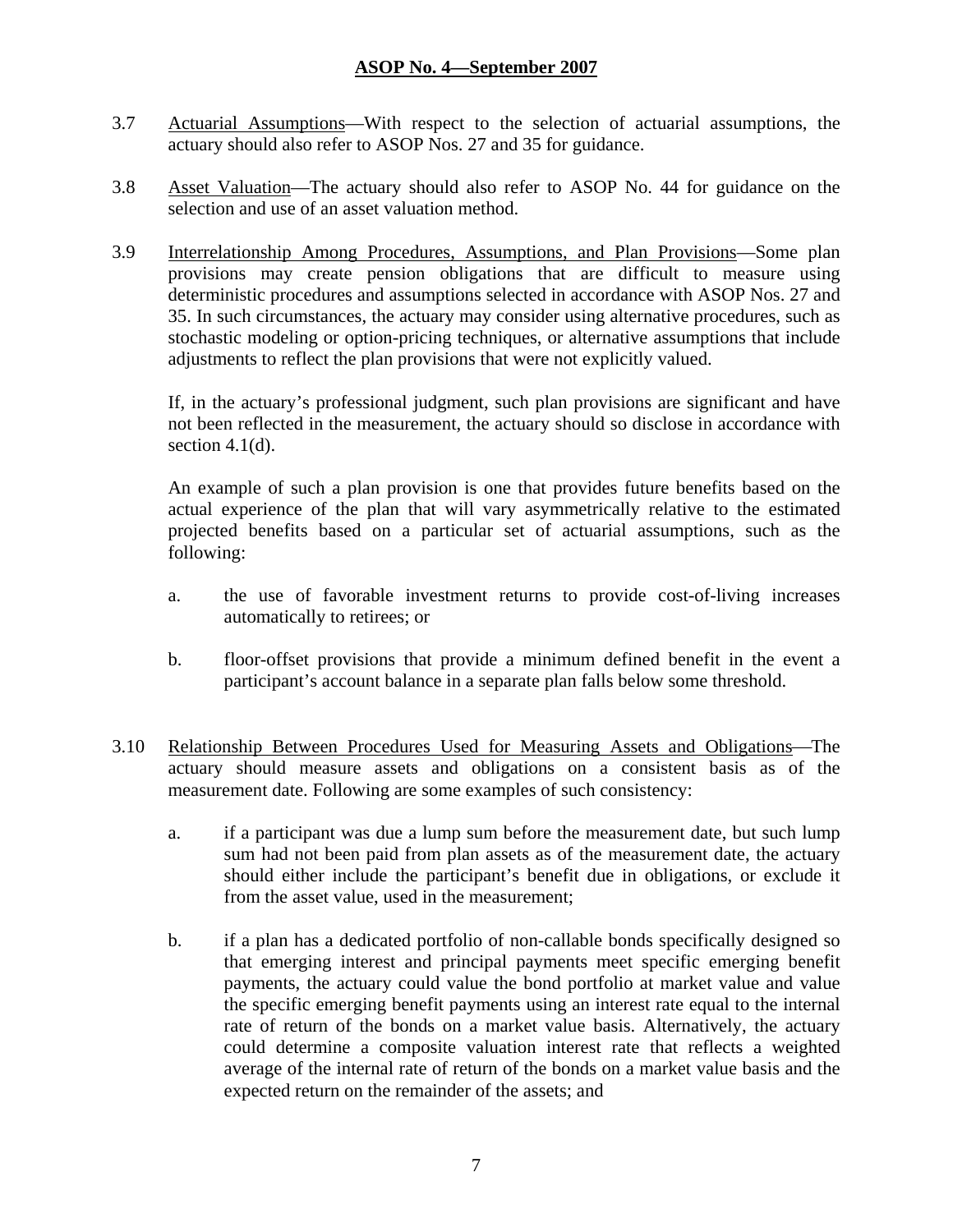- c. if the actuary values bonds at amortized cost, as permitted under ASOP No. 44 when the plan's investment policy provides that such bonds are expected to be held to maturity and holding such bonds to maturity is not inconsistent with the plan's investment practice and expected cash flow needs, the actuary could value an appropriate portion of the pension obligation using an interest rate equal to the internal rate of return of the bonds on an amortized cost basis. Alternatively, the actuary could determine a composite valuation interest rate that reflects a weighted average of the internal rate of return of the bonds on an amortized cost basis and the expected return on the remainder of the assets.
- 3.11 Actuarial Cost Method—When assigning costs or contributions to time periods in advance of the time benefit payments are due, the actuary should select an actuarial cost method that meets the following criteria:
	- a. The period over which normal costs are allocated for a participant should begin no earlier than the date of employment and should not extend beyond the last assumed retirement age. The period may be applied to each individual participant or to groups of participants on an aggregate basis.

When a plan has no active participants and no participants are accruing benefits, a reasonable actuarial cost method will not produce a normal cost for benefits. For purposes of this standard, an employee does not cease to be an active participant merely because he or she is no longer accruing benefits under the plan.

- b. The attribution of normal costs should bear a reasonable relationship to some element of the plan's benefit formula or the participants' compensation or service. The attribution basis may be applied on an individual or group basis (for example, the actuarial present value of projected benefits for each participant may be allocated by that participant's own compensation or may be allocated by the aggregated compensation for a group of participants).
- c. Expenses should be considered when assigning costs or contributions to time periods. For example, the expenses for a period may be added to the normal cost for benefits or expenses may be reflected as an adjustment to the investment return assumption or the discount rate. As another example, expenses may be reflected as a percentage of pension obligation or normal cost.
- d. The sum of the actuarial accrued liability and the actuarial present value of future normal costs should equal the actuarial present value of projected benefits and expenses, to the extent expenses are included in the liability and normal cost. For purposes of this criterion, under an actuarial cost method that does not directly calculate an actuarial accrued liability, the sum of the actuarial value of assets and the unfunded actuarial liability, if any, shall be considered to be the actuarial accrued liability.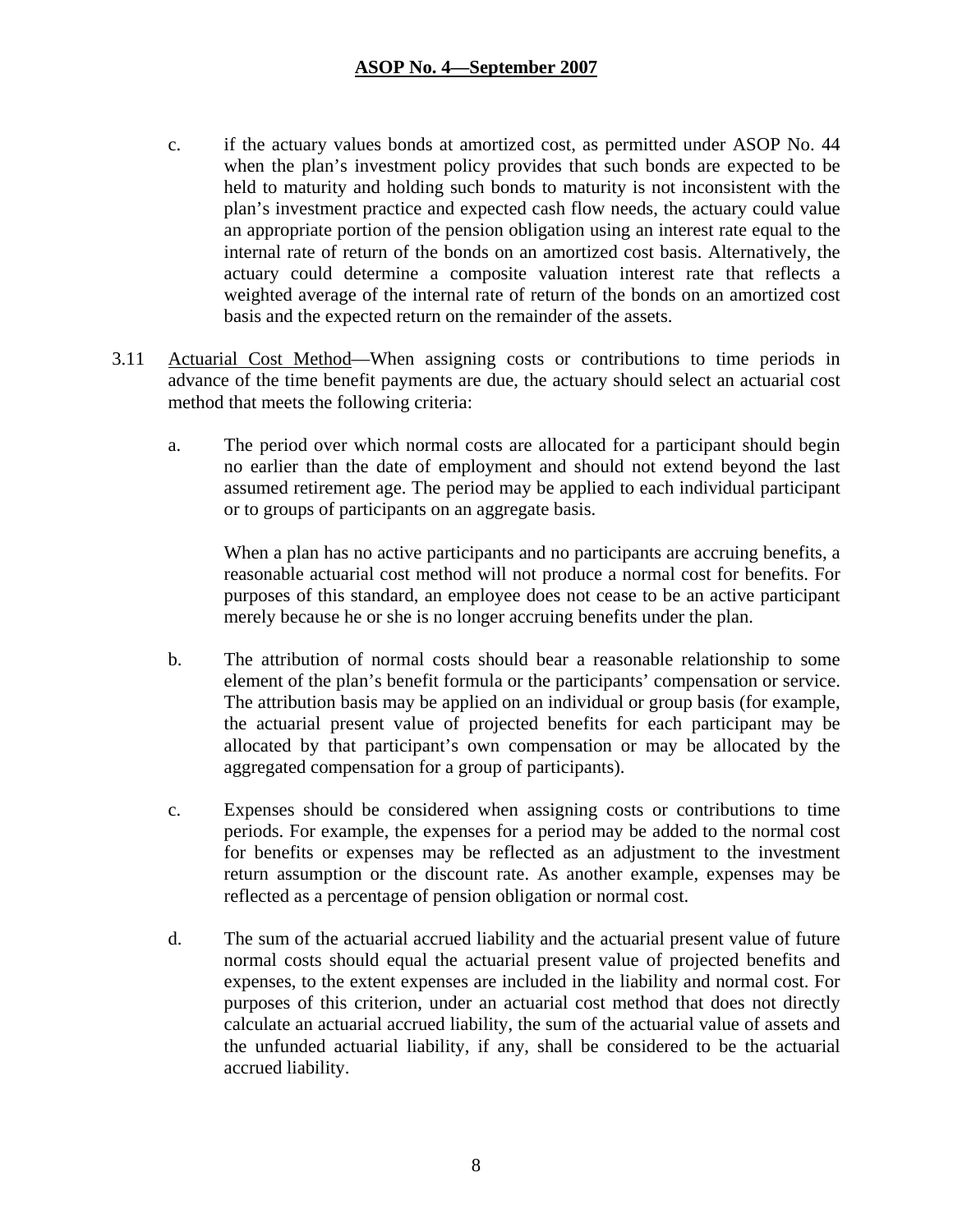- 3.12 Cost or Contribution Allocation Procedure—The cost or contribution allocation procedure typically combines the normal cost under an actuarial cost method and an amortization method to determine the cost or contribution for the period. When selecting an actuarial cost method or an amortization method, the actuary should consider factors such as the timing and duration of expected benefit payments and the nature and frequency of plan amendments. In addition, the actuary should consider relevant input received from the principal, such as a desire for stable or predictable costs or contributions, or a desire to achieve a target funding level within a specified time frame.
- 3.13 Consistency Between Contribution Allocation Procedure and the Payment of Benefits—In some circumstances, a contribution allocation procedure selected in accordance with section 3.12 may not necessarily produce adequate assets to make benefit payments when they are due even if the actuary uses a combination of assumptions selected in accordance with ASOP Nos. 27 and 35, an actuarial cost method selected in accordance with section 3.11 of this standard, and an asset valuation method selected in accordance with ASOP No. 44.

Examples of such circumstances include the following:

- a. a plan covering a sole proprietor with funding that continues past an expected retirement date with payment due in a lump sum;
- b. using the aggregate funding method for a plan covering three employees, in which the principal is near retirement and the other employees are relatively young; and
- c. a plan amendment with an amortization period so long that overall plan contributions would be scheduled to occur too late to make plan benefit payments when due.
- 3.13.1 Actuary Selects Actuarial Cost Method or Amortization Method—When performing professional services with respect to contributions for a plan, the actuary should not select an actuarial cost method or amortization method that, in the actuary's professional judgment, is significantly inconsistent with the plan accumulating adequate assets to make benefit payments when due, assuming that all actuarial assumptions will be realized and that the plan sponsor or other contributing entity will make contributions when due.
- 3.13.2 Actuary Does Not Select Actuarial Cost Method or Amortization Method—In some circumstances, the actuary's role is to determine the contribution, or range of contributions, using an actuarial cost method or amortization method prescribed by applicable law or selected by others. If, in the actuary's professional judgment, such an actuarial cost method or amortization method is significantly inconsistent with the plan accumulating adequate assets to make benefit payments when due, assuming that all actuarial assumptions will be realized and that the plan sponsor or other contributing entity will make contributions when due, the actuary should disclose this in accordance with section 4.1(j).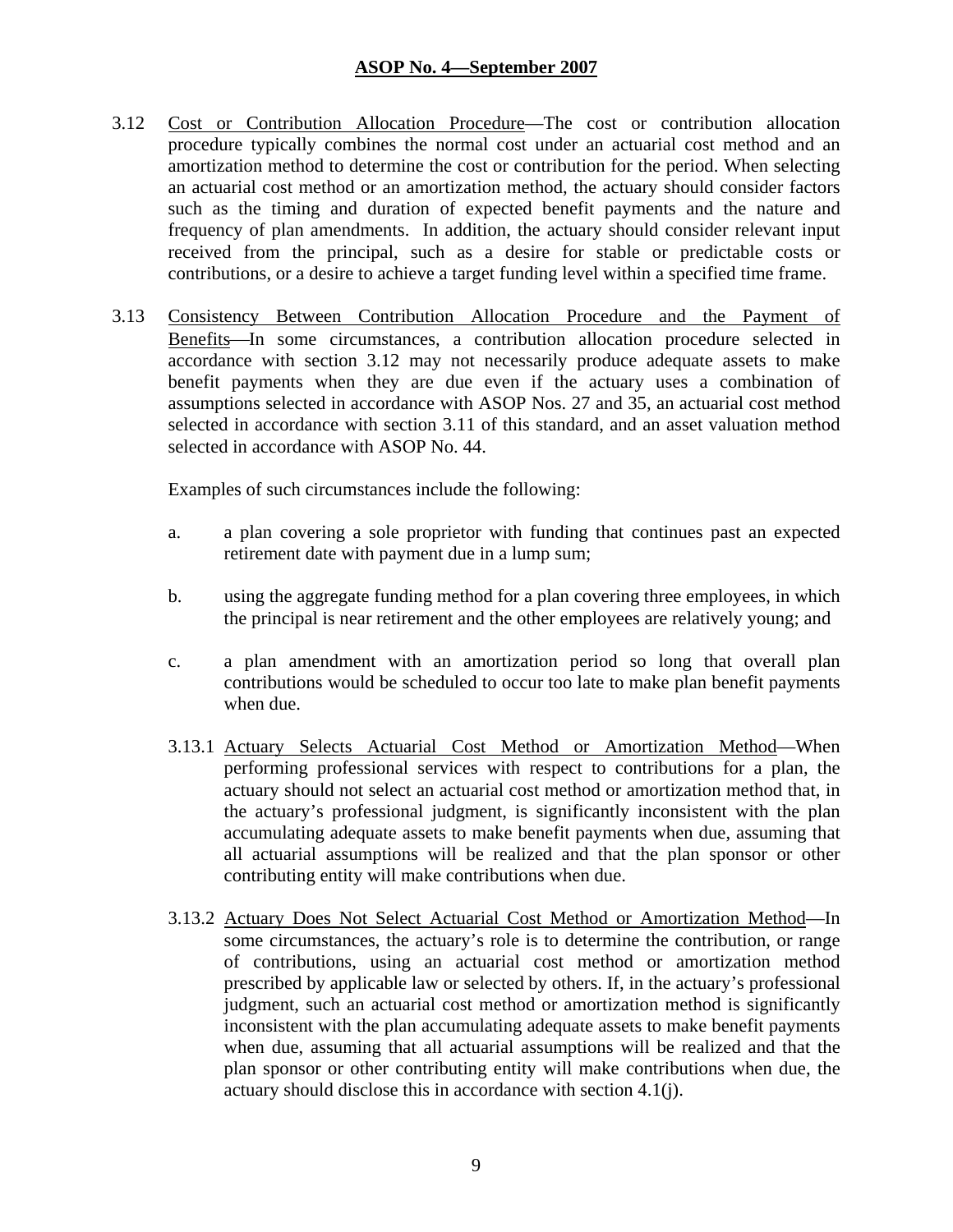This standard does not require the actuary to evaluate the ability of the plan sponsor or other contributing entity to make contributions to the plan when due.

- 3.14 Measuring the Value of Accrued or Vested Benefits—Depending on the scope of the assignment, the actuary may measure the value of accrued or vested benefits as of a measurement date. The actuary should consider the following when making such measurements:
	- a. relevant plan provisions and applicable law;
	- b. the status of the plan (for example, whether the plan is assumed to continue to exist or be terminated);
	- c. the contingencies upon which benefits become payable, which may differ for ongoing- and termination-basis measurements;
	- d. the extent to which participants have satisfied relevant eligibility requirements for accrued or vested benefits and the extent to which future service or advancement in age may satisfy those requirements;
	- e. whether or the extent to which death, disability, or other ancillary benefits are accrued or vested;
	- f. whether the plan provisions regarding accrued benefits provide an appropriate attribution pattern for the purpose of the measurement (for example, it may not be appropriate if the plan's benefit accruals are severely backloaded); and
	- g. if the measurement reflects the impact of a special event (such as a plant shutdown or plan termination), the actuary should consider factors such as the following:
		- 1. the effect of the special event on continued employment;
		- 2. the impact of the special event on employee behavior due to factors such as subsidized payment options;
		- 3. expenses associated with a potential plan termination, including transaction costs to liquidate plan assets; and
		- 4. changes in investment policy.
- 3.15 Volatility—If the scope of the actuary's assignment includes an analysis of the potential range of future pension obligations, costs, contributions, or funded status, the actuary should consider sources of volatility that, in the actuary's professional judgment, are significant. Examples of potential sources of volatility include the following: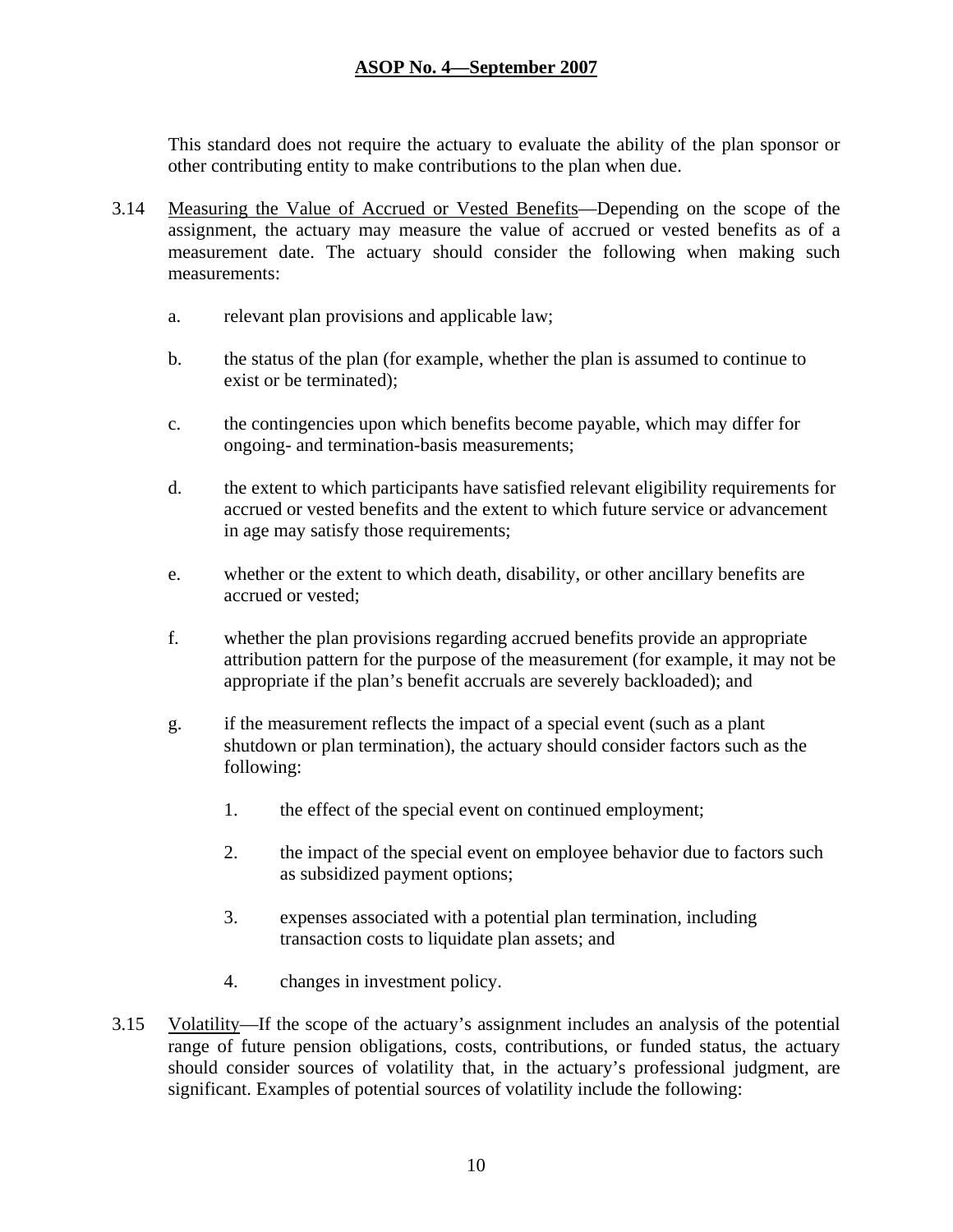- a. plan experience differing from that anticipated by the economic or demographic assumptions, as well as the effect of new entrants;
- b. changes in economic or demographic assumptions;
- c. the effect of discontinuities in applicable cost or funding regulations, such as full funding limitations, the end of amortization periods, or liability recognition triggers;
- d. the delayed effect of smoothing techniques, such as the pending recognition of prior experience losses; and
- e. patterns of rising or falling cost expected when using a particular actuarial cost method for the plan population.

In analyzing potential variations in economic and demographic experience or assumptions, the actuary should exercise professional judgment in selecting a range of variation in these factors and in selecting a methodology by which to analyze them, consistent with the scope of the assignment.

- 3.16 Adjustment of Prior Measurement—The actuary may adjust the results from a prior measurement in lieu of performing a new detailed measurement if, in the actuary's professional judgment, such an adjustment would produce an appropriate result for purposes of the measurement. To determine whether adjustment is appropriate, the actuary should consider items such as the following, if known to the actuary:
	- a. changes in the number of participants or the demographic characteristics of that group;
	- b. length of time since the prior measurement;
	- c. differences between actual and expected contributions, benefit payments, expenses, and investment performance; and
	- d. changes in economic and demographic expectations.

For example, when adjusting obligations from a prior measurement date, the actuary should consider whether the interest rate or other assumptions used to determine the obligations should be revised.

3.17 Approximations and Estimates—The actuary should use professional judgment to establish a balance between the degree of refinement of methodology and materiality. The actuary may use approximations and estimates where circumstances warrant. Following are some examples of such circumstances: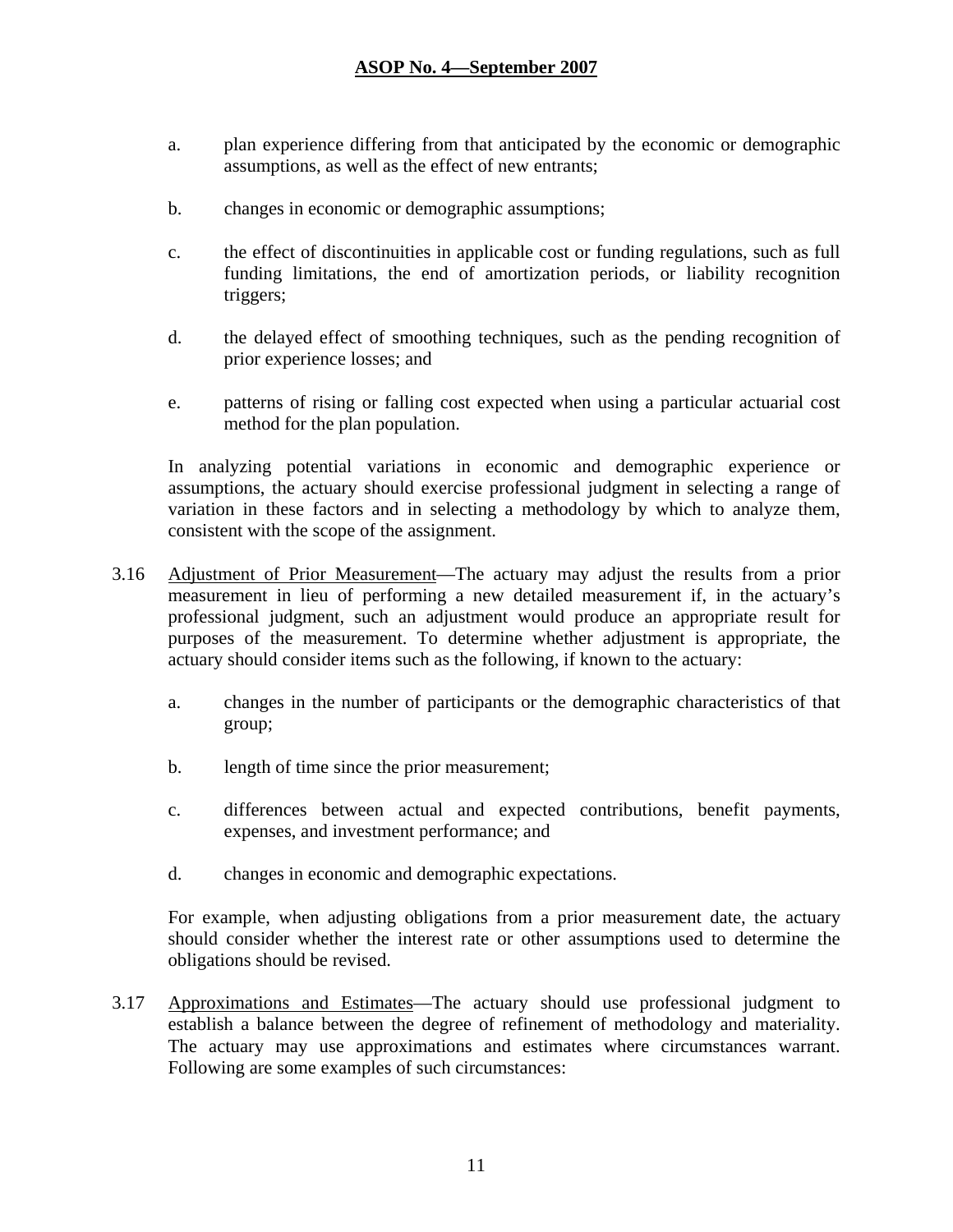- a. situations in which the actuary reasonably expects the results to be substantially the same as the results of detailed calculations;
- b. situations in which the actuary's assignment requires informal or rough estimates; and
- c. situations in which the actuary reasonably expects the benefits being valued to represent only a minor part of the overall pension obligation, cost, or contribution.
- 3.18 Reliance on Data, Plan Provisions, or Other Information Supplied by Others—When relying on data, plan provisions, or other information supplied by others, the actuary should refer to ASOP No. 23 for guidance.
- 3.19 Documentation—The actuary should prepare and retain documentation in compliance with the requirements of ASOP No. 41, *Actuarial Communications*. The actuary should also prepare and retain documentation to demonstrate compliance with the disclosure requirements of section 4.1.

#### Section 4. Communications and Disclosures

- 4.1 Communication Requirements—Any actuarial communication prepared to communicate the results of work subject to this standard must comply with the requirements of ASOP Nos. 23, 27, 35, 41, and 44. In addition, such communication should contain the following elements, where relevant and material:
	- a. a statement of the intended purpose of the measurement and a statement to the effect that the measurement may not be applicable for other purposes;
	- b. the measurement date;
	- c. a description of adjustments made for events after the measurement date under section 3.4.2;
	- d. an outline or summary of the benefits included in the actuarial valuation and of any significant benefits not included in the actuarial valuation;
	- e. the date(s) as of which the participant and financial information were compiled;
	- f. a summary of the participant information;
	- g. if hypothetical data are used, a description of the data;
	- h. a description of the actuarial cost method and the manner in which normal costs are allocated, in sufficient detail to permit another actuary qualified in the same practice area to assess the material characteristics of the method (for example,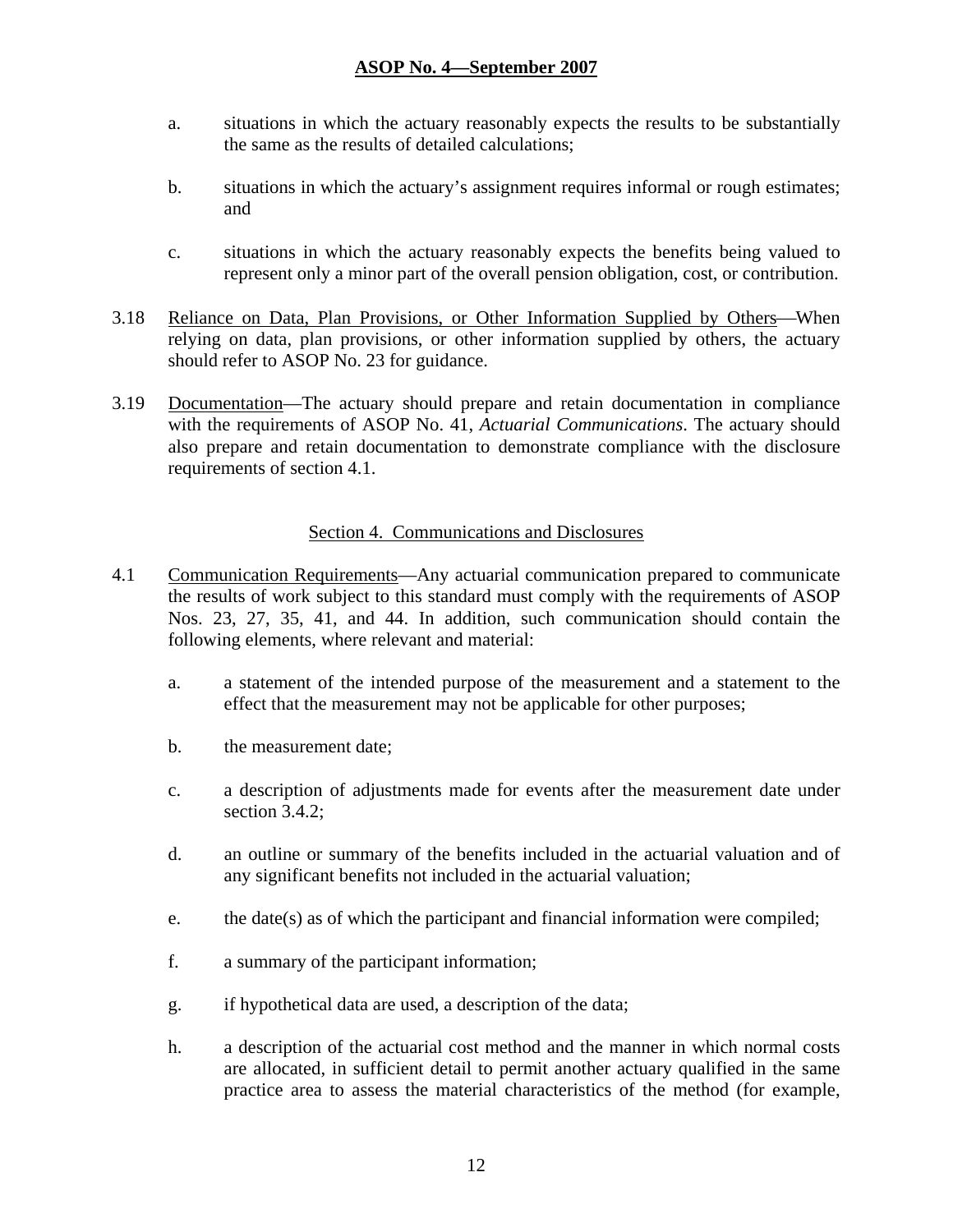how the actuarial cost method is applied to multiple benefit formulas, compound benefit formulas, or benefit formula changes, where such plan provisions are significant);

- i. a description of the cost or contribution allocation procedure, including a description of amortization methods and any pay-as-you-go component (i.e., the intended payment by the plan sponsor of some or all benefits when due);
- j. if applicable in accordance with section 3.13.2, a statement indicating that the actuarial cost method or amortization method is significantly inconsistent with the plan accumulating adequate assets to make benefit payments when due;
- k. if the actuary measured the value of accrued or vested benefits, a description of the types of benefits regarded as vested and accrued and, to the extent the attribution pattern of accrued benefits differs from or is not described by the plan provisions, a description of the attribution pattern;
- l. a statement, appropriate for the intended audience (as defined in ASOP No. 41), indicating that future measurements (for example, of pension obligations, costs, contributions, or funded status as applicable) may differ significantly from the current measurement. For example, a statement such as the following could be applicable: "Future actuarial measurements may differ significantly from the current measurements presented in this report due to such factors as the following: plan experience differing from that anticipated by the economic or demographic assumptions; changes in economic or demographic assumptions; increases or decreases expected as part of the natural operation of the methodology used for these measurements (such as the end of an amortization period or additional cost or contribution requirements based on the plan's funded status); and changes in plan provisions or applicable law."

In addition, the actuarial communication should include one of the following:

- 1. if the scope of the actuary's assignment included an analysis of the range of such future measurements, disclosure of the results of such analysis together with a description of the factors considered in determining such range; or
- 2. a statement indicating that, due to the limited scope of the actuary's assignment, the actuary did not perform an analysis of the potential range of such future measurements;
- m. a description of known changes in assumptions and methods from those used in the immediately preceding measurement prepared for a similar purpose;
- n. a description of adjustments of prior measurements used under section 3.16; and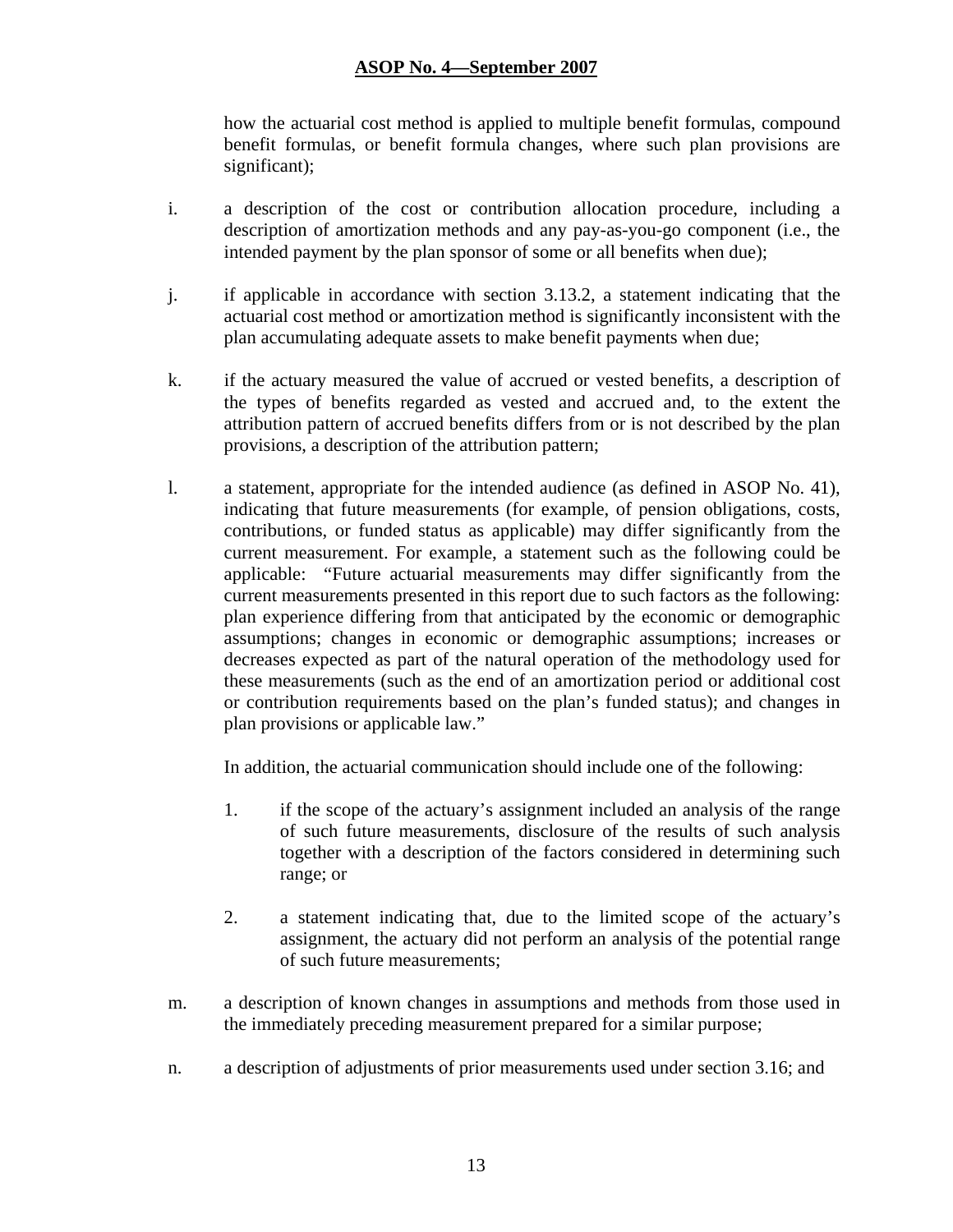o. if, in the actuary's professional judgment, the actuary's use of approximations or estimates could result in a significant margin for error relative to the results if a detailed calculation had been done, a statement to this effect.

An actuarial communication can comply with some, or all, of the specific requirements of this section by making reference to information contained in other actuarial communications available to the intended audience (as defined in ASOP No. 41), such as an annual actuarial valuation report.

- 4.2 Disclosures—The actuary should include the following, as applicable, in an actuarial communication:
	- a. the disclosure in ASOP No. 41, section 4.2, if any material assumption or method was prescribed by applicable law (statutes, regulations, and other legally binding authority); however, if the assumption or method was passed, adopted, or promulgated by the plan sponsor (or by the same governing body that establishes benefits or provides for plan funding) then this guidance does not apply and the actuary should follow guidance of paragraph b. below instead:
	- b. the disclosure in ASOP No. 41, section 4.3, if the actuary states reliance on other sources and thereby disclaims responsibility for any material assumption or method selected by a party other than the actuary; and
	- c. the disclosure in ASOP No. 41, section 4.4, if, in the actuary's professional judgment, the actuary has otherwise deviated materially from the guidance of this ASOP.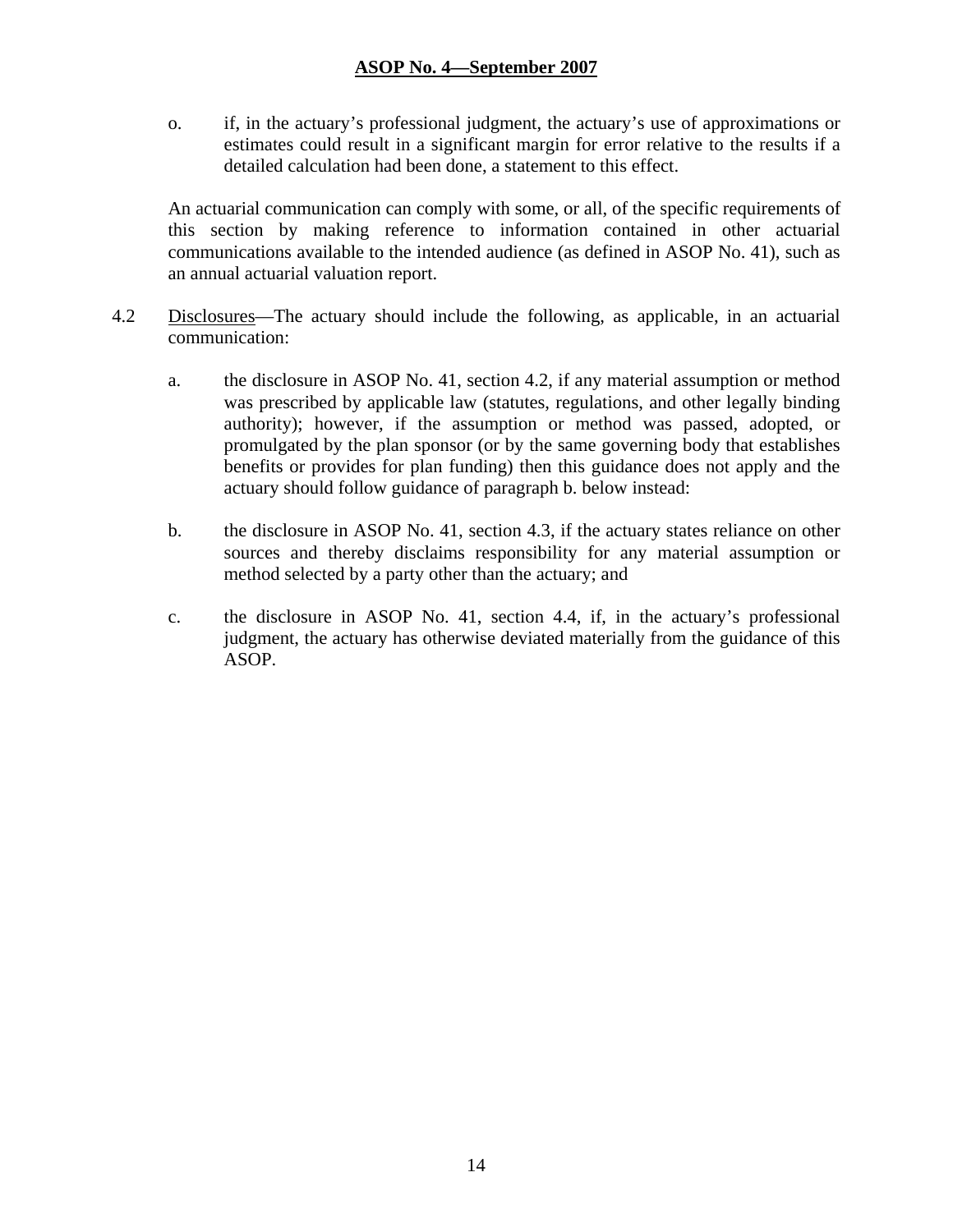# **Appendix 1**

# **Background and Current Practices**

*Note*: This appendix is provided for informational purposes, but is not part of the standard of practice.

# Background

Actuarial standard of practice (ASOP) No. 4, *Recommendations for Measuring Pension Obligations*, was first adopted by the Interim Actuarial Standards Board in January 1988. This standard superseded *Pension Plan Recommendations A, B, and C*, which the American Academy of Actuaries adopted in the period 1976 to 1983. The Interpretations of those Recommendations were incorporated as appendices in the standard. The ASB adopted a reformatted version of ASOP No. 4, renamed *Measuring Pension Obligations* and incorporating several clarifying revisions, in October 1993 (prior ASOP No. 4).

Since the prior ASOP No. 4 was adopted, the ASB has adopted the following standards that provide more detailed guidance regarding specific elements of the process of measuring pension obligations:

- 1. ASOP No. 23, *Data Quality*;
- 2. ASOP No. 27, *Selection of Economic Assumptions for Measuring Pension Obligations*;
- 3. ASOP No. 35, *Selection of Demographic and Other Noneconomic Assumptions for Measuring Pension Obligations*;
- 4. ASOP No. 41, *Actuarial Communications*; and
- 5. ASOP No. 44, *Selection and Use of Asset Valuation Methods for Pension Valuations*.

The prior ASOP No. 4 contained general recommendations for selecting economic and noneconomic assumptions, actuarial cost methods, and asset valuation method—all key elements in the measurement of pension obligations. The ASB decided to revise ASOP No. 4 to create an "umbrella" standard to tie together these existing and proposed standards and address overall considerations for the actuary when measuring pension obligations. In addition, because the prior ASOP No. 4 and this revision cover the determination of plan costs or contributions, the name of the standard was changed to *Measuring Pension Obligations and Determining Pension Plan Costs or Contributions*.

Because the prior ASOP No. 4 contained guidance that is now covered in other standards, ASOP No. 4 has been revised to remove any guidance that is now contained in those standards and to add references to those standards. Some of the material in the prior ASOP No. 4 was educational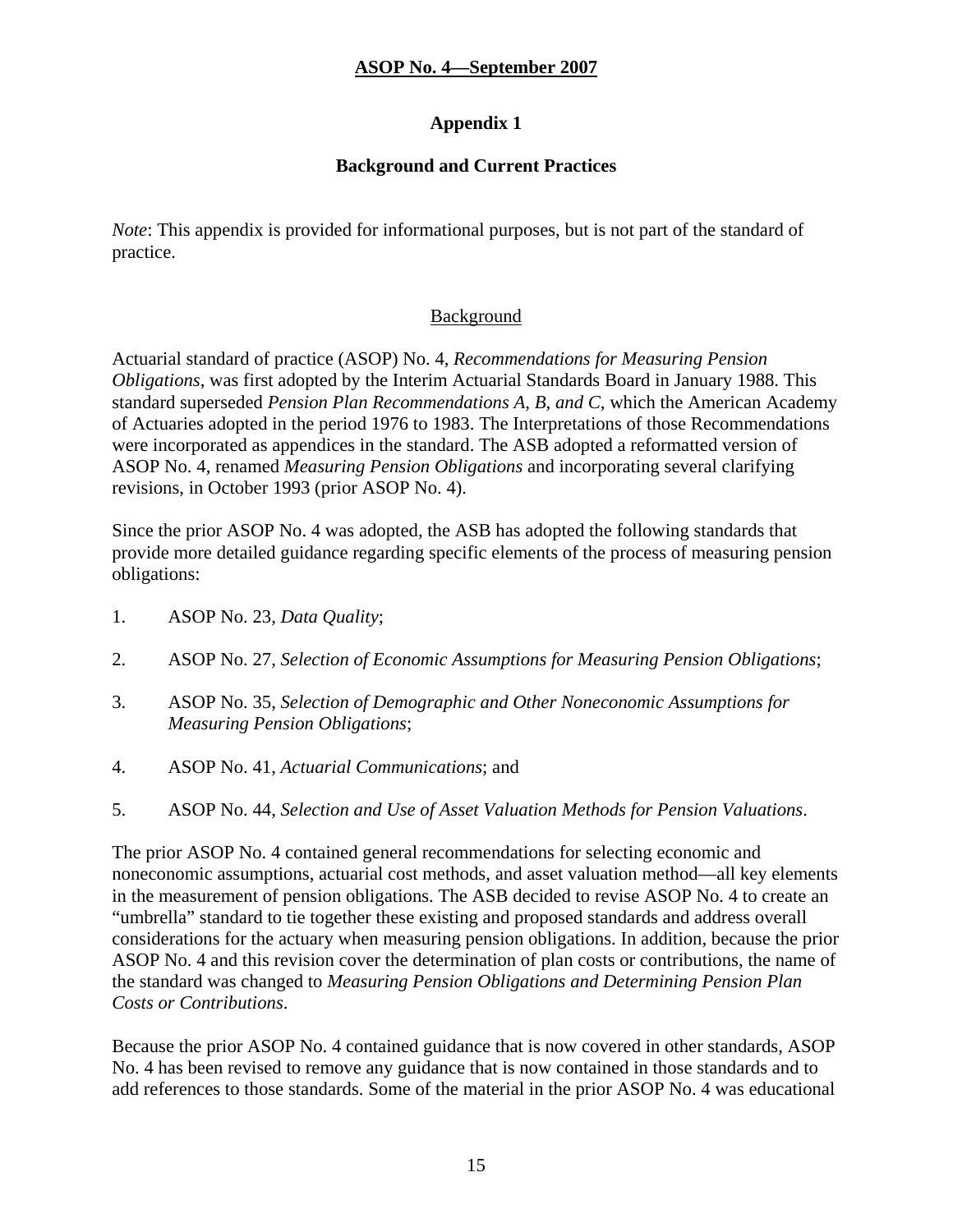rather than guidance on actuarial practice and consequently was not included in this revised standard.

The revision of ASOP No. 4 has been written to reflect that at times the actuary may have the responsibility and authority to select actuarial assumptions, actuarial cost methods, asset valuation methods, and amortization methods, but in other circumstances the actuary may only advise, or may not even have an opportunity to advise, the individuals who have that responsibility and authority. For instance, the actuary may advise the plan administrator or plan sponsor on selecting an actuarial cost method for purposes of determining minimum funding requirements under ERISA, but the plan administrator or plan sponsor is ultimately responsible for selecting the method.

# Current Practices

This standard and the related standards listed above cover actuarial practices that are central to the work regularly performed by actuaries in the pension field. The actuarial tasks covered by the standards are performed for a number of purposes, examples of which are discussed below:

- 1. Cost, Contribution, and Benefit Recommendations—Calculations may be performed for purposes of determining actuarial cost, contribution, and benefit recommendations and related information. Examples are calculations related to the following:
	- a. recommendations as to the assignment of costs or contributions to time periods for defined benefit plans;
	- b. recommendations as to the type and levels of benefits for specified cost or contribution levels;
	- c. contributions required under minimum funding standards imposed by statute or regulations;
	- d. maximum contributions deductible for tax purposes;
	- e. information required with respect to plan design; and
	- f. determination of progress towards a defined financial goal, such as funding of vested or accrued benefits.
- 2. Evaluations of Current Funding Status—Calculations may be performed for purposes of comparing available assets to the actuarial present value of benefits specified by the plan. Examples are calculations related to the following:
	- a. actuarial present value of accrued benefits;
	- b. actuarial present value of vested benefits;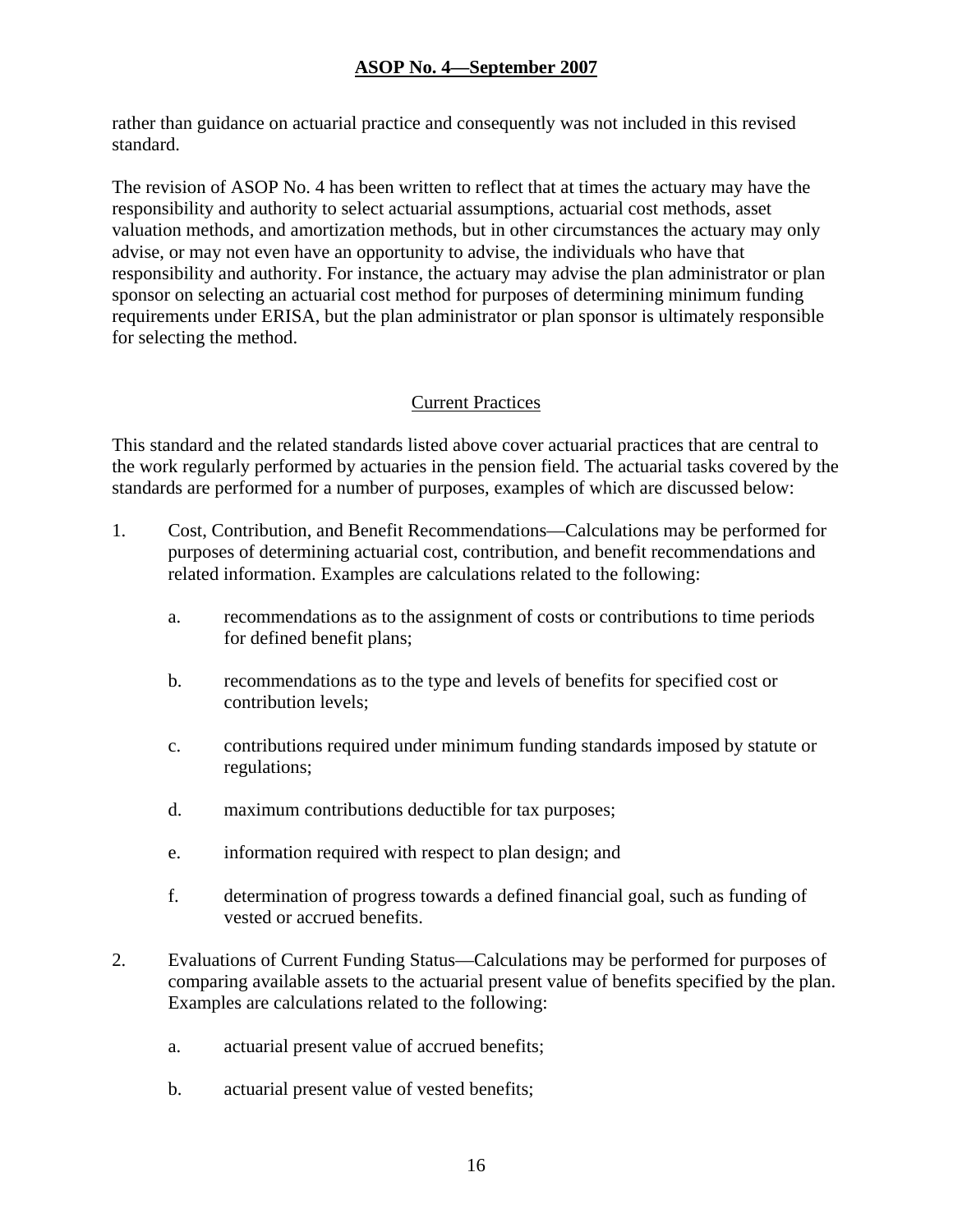- c. actuarial present value of benefits payable in the event of plan termination; and
- d. information required with respect to plan mergers, acquisitions, spin-offs, and business discontinuances.
- 3. Comparison of Actuarial Present Values—Calculations may be performed to compare the actuarial present values of different pension obligations, such as optional benefit forms or commencement dates.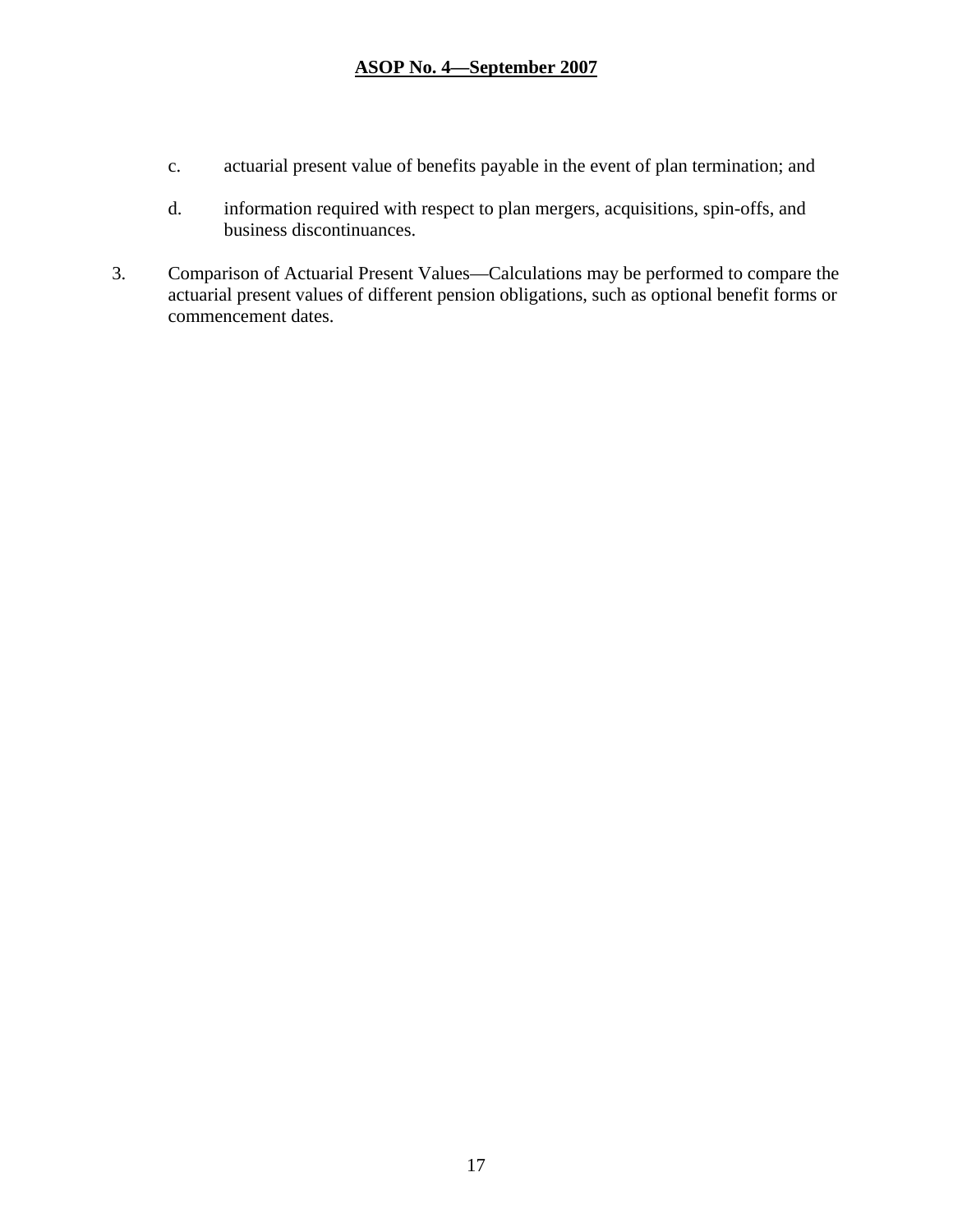# **Appendix 2**

#### **Comments on the Third Exposure Draft and Responses**

The third exposure draft of this proposed ASOP was issued in August 2006 with a comment deadline of March 1, 2007. Seven comment letters were received, some of which were submitted on behalf of multiple commentators, such as by firms or committees. For purposes of this appendix, the term "commentator" may refer to more than one person associated with a particular comment letter. The Pension Committee carefully considered all comments received, and the ASB reviewed (and modified, where appropriate) the proposed changes. Summarized below are the significant issues and questions contained in the comment letters and the responses to each. The term "reviewers" includes the Pension Committee and the ASB. Unless otherwise noted, the section numbers and titles used below refer to those in the third exposure draft.

| <b>GENERAL COMMENTS</b>                                                |                                                                                                           |  |
|------------------------------------------------------------------------|-----------------------------------------------------------------------------------------------------------|--|
| Comment                                                                | Several commentators suggested various editorial changes in addition to those addressed specifically      |  |
|                                                                        | below.                                                                                                    |  |
|                                                                        |                                                                                                           |  |
| Response                                                               | The reviewers implemented such changes if they enhanced clarity and did not alter the intent of the       |  |
|                                                                        | section.                                                                                                  |  |
| <b>SECTION 1. PURPOSE, SCOPE, CROSS REFERENCES, AND EFFECTIVE DATE</b> |                                                                                                           |  |
| <b>Section 1.4, Effective Date</b>                                     |                                                                                                           |  |
| Comment                                                                | One commentator believed the effective date should be extended until regulations are issued under the     |  |
|                                                                        | Pension Protection Act of 2006.                                                                           |  |
|                                                                        |                                                                                                           |  |
| Response                                                               | The reviewers disagree and made no change. Section 1.2 addresses how to reconcile any discrepancies       |  |
|                                                                        | between applicable law and this standard.                                                                 |  |
| <b>SECTION 2. DEFINITIONS</b>                                          |                                                                                                           |  |
| Section 2.1, Actuarial Accrued Liability, and 2.13, Normal Cost        |                                                                                                           |  |
| Comment                                                                | One commentator pointed out that the definition of normal cost was misleading for actuarial cost          |  |
|                                                                        | methods in which the normal cost varies with the funded status of the plan.                               |  |
|                                                                        |                                                                                                           |  |
| Response                                                               | The reviewers agree and revised the definition to indicate that under certain actuarial cost methods, the |  |
|                                                                        | normal cost depends upon the actuarial value of plan assets. The reviewers made a corresponding change    |  |
|                                                                        | to the definition of actuarial accrued liability.                                                         |  |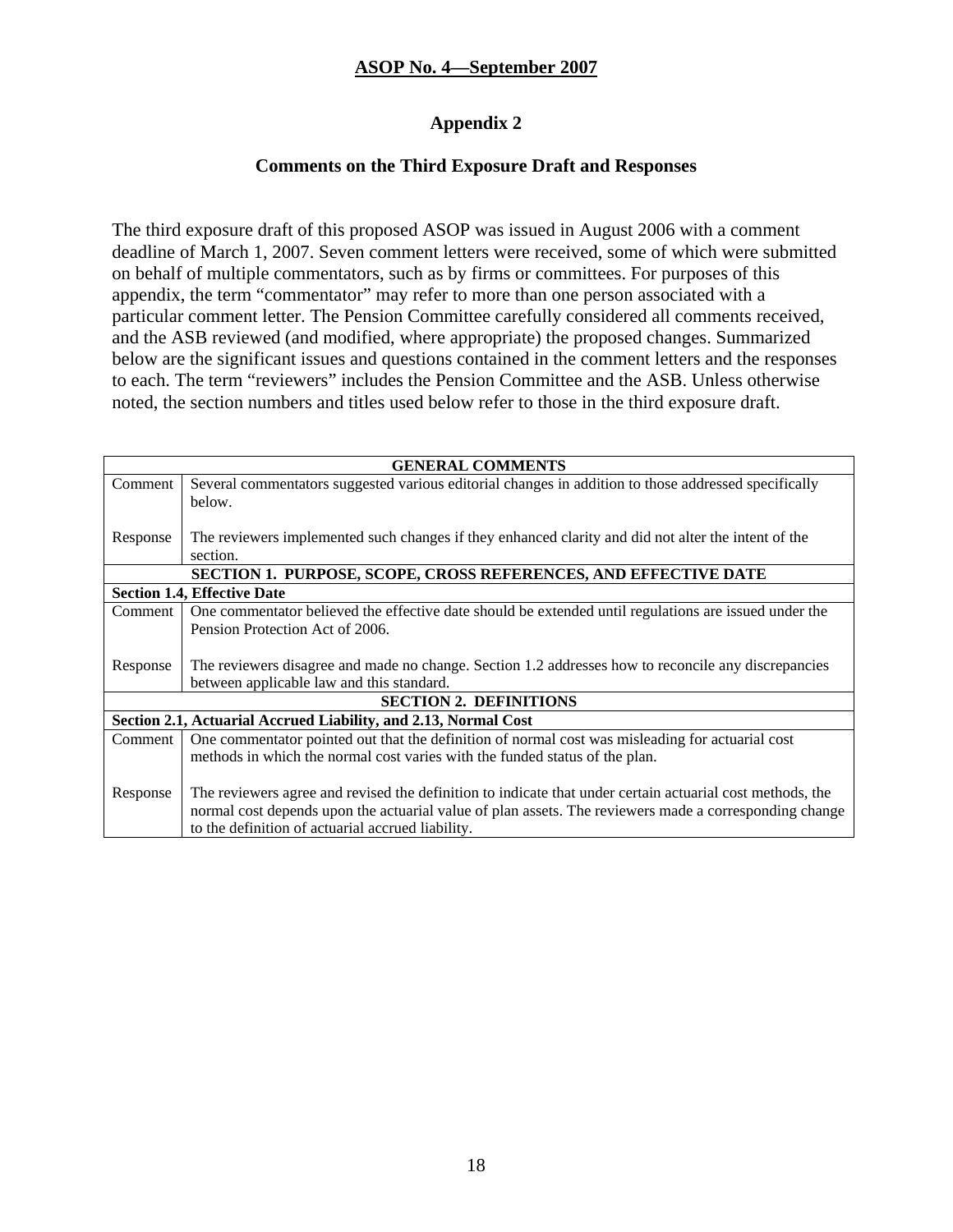| SECTION 3. ANALYSIS OF ISSUES AND RECOMMENDED PRACTICES                   |                                                                                                                                                                                                                                                                                                                                                                                                                                                                                                                                                                       |  |
|---------------------------------------------------------------------------|-----------------------------------------------------------------------------------------------------------------------------------------------------------------------------------------------------------------------------------------------------------------------------------------------------------------------------------------------------------------------------------------------------------------------------------------------------------------------------------------------------------------------------------------------------------------------|--|
| Section 3.2, Prescribed Assumption or Method Selected by the Plan Sponsor |                                                                                                                                                                                                                                                                                                                                                                                                                                                                                                                                                                       |  |
| Comment                                                                   | Two commentators opposed the requirement that the actuary consider whether a prescribed assumption<br>or method selected by the plan sponsor significantly conflicts with what, in the actuary's professional<br>judgment, would be reasonable for the purpose of the measurement. They felt that the section<br>represented an inappropriate expansion of the role of the actuary.                                                                                                                                                                                   |  |
|                                                                           | Two commentators supported the general requirement of this section.                                                                                                                                                                                                                                                                                                                                                                                                                                                                                                   |  |
| Response                                                                  | The reviewers believe that this guidance is appropriate, but edited the section for clarity.                                                                                                                                                                                                                                                                                                                                                                                                                                                                          |  |
| Comment                                                                   | Three commentators wrote that instead of requiring the actuary to evaluate a prescribed assumption or<br>method, the standard should require disclosure concerning the actuary's role regarding those prescribed<br>assumptions or methods.                                                                                                                                                                                                                                                                                                                           |  |
|                                                                           | Two commentators suggested that the actuary be required to disclose the actuary's role, if any, in<br>selecting the prescribed assumptions or methods. The third commentator recommended that the actuary<br>be required to disclose, when appropriate, that the actuary did not review the prescribed assumptions or<br>methods and expresses no opinion concerning their reasonableness.                                                                                                                                                                            |  |
| Response                                                                  | The reviewers believe these concerns have been addressed with the revision of section 3.2.2, Inability to<br>Evaluate Prescribed Assumption or Method.                                                                                                                                                                                                                                                                                                                                                                                                                |  |
|                                                                           | Section 3.2.2, Inability to Evaluate Prescribed Assumption or Method                                                                                                                                                                                                                                                                                                                                                                                                                                                                                                  |  |
| Comment                                                                   | Two commentators expressed concern that exempting an actuary from evaluating a prescribed<br>assumption or method if the actuary does not possess the necessary expertise might lead some plan<br>sponsors to seek less-qualified actuaries and punish actuaries who develop additional expertise. One<br>commentator wrote that this section would create different requirements for different actuaries,<br>depending on their skills, for performing the same assignment.                                                                                          |  |
| Response                                                                  | The reviewers agree and revised this section. Instead of considering the actuary's expertise, the section<br>exempts an actuary from evaluating a prescribed assumption or method if the actuary is unable to do so<br>without performing a substantial amount of additional work beyond the scope of the assignment.<br>Consistent with the changes in this section, the reviewers removed from section 4.2 the requirement that<br>the actuary disclose the reason for any inability to evaluate a prescribed assumption or method selected<br>by the plan sponsor. |  |
| Comment                                                                   | One commentator suggested that the standard exempt an actuary from evaluating a prescribed<br>assumption or method if the actuary relies on the work of another expert retained by the plan sponsor to<br>select the assumption or method, so long as the actuary makes appropriate disclosure.                                                                                                                                                                                                                                                                       |  |
| Response                                                                  | With the revision of this section, the reviewers do not believe such an exemption is necessary.                                                                                                                                                                                                                                                                                                                                                                                                                                                                       |  |
|                                                                           | <b>Section 3.5.1, Adopted Plan Changes</b>                                                                                                                                                                                                                                                                                                                                                                                                                                                                                                                            |  |
| Comment                                                                   | One commentator wrote that the phrase "adopted plan provisions" was not clear.                                                                                                                                                                                                                                                                                                                                                                                                                                                                                        |  |
| Response                                                                  | The reviewers believe that the actuary should exercise professional judgment when considering which<br>plan provisions are appropriate to take into account for the purpose and nature of the measurement and<br>made no change.                                                                                                                                                                                                                                                                                                                                      |  |
|                                                                           | However, while reviewing this section the reviewers learned that its guidance was inconsistent with<br>generally accepted practice among actuaries who practice in the public-plan sector. As a result, the<br>reviewers revised this section to describe practice among actuaries in both the private and public sectors.                                                                                                                                                                                                                                            |  |